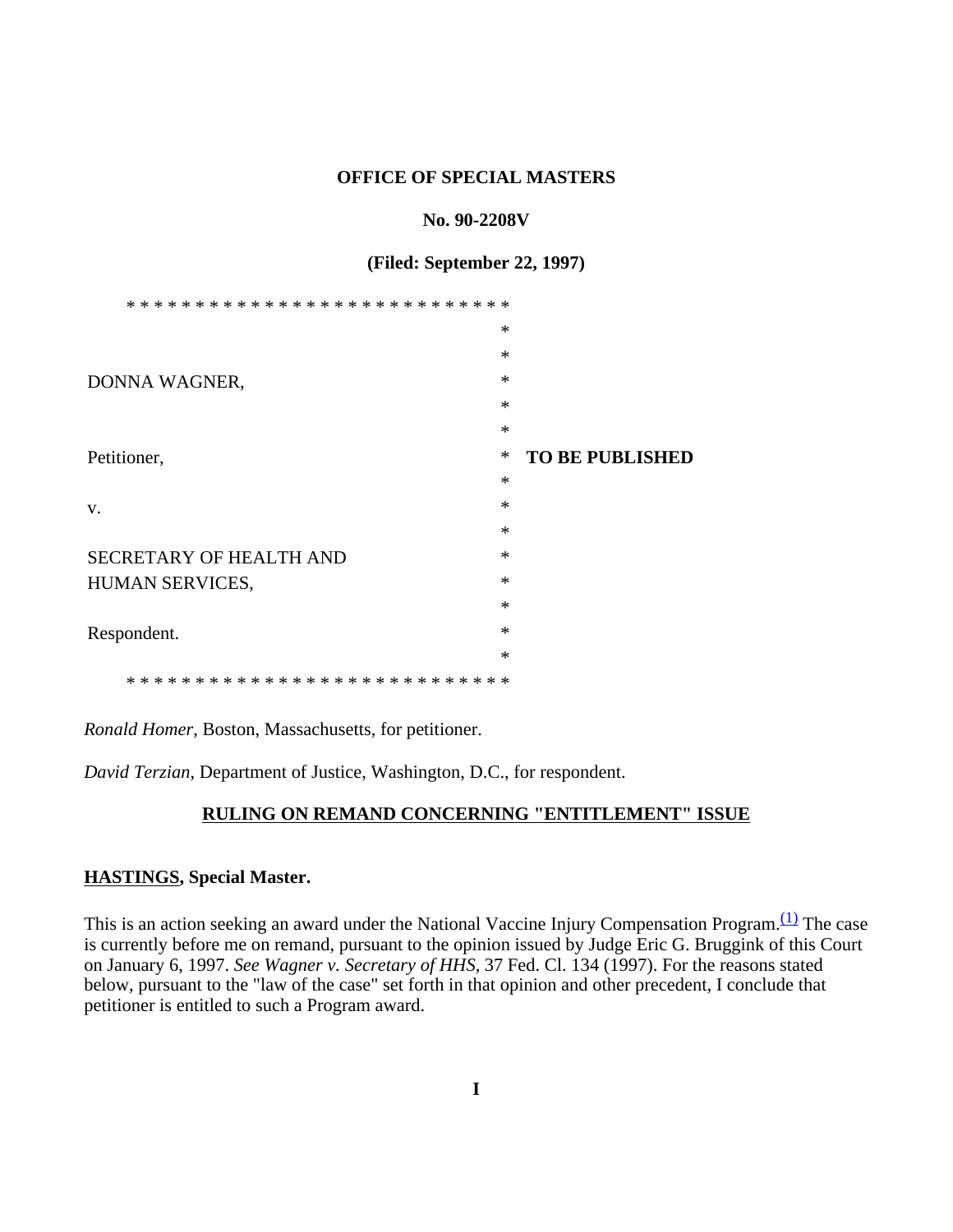## **STATUTORY BACKGROUND**

Under the National Vaccine Injury Compensation Program (hereinafter "the Program"), compensation awards are made to individuals who have suffered injuries thought to be caused by certain vaccines. There are two basic means of establishing entitlement to compensation. First, if an injury listed in the "Vaccine Injury Table," found at 42 U.S.C. § 300aa-14(a), occurred within the time period from vaccination prescribed in that Table, then that injury may be *presumed* to qualify for compensation. Second, compensation may also be awarded for injuries not listed on the Table, but entitlement in such cases is dependent upon proof by a preponderance of evidence that the vaccine *actually caused* the injury. § 300aa-13(a)(1); § 300aa-11(c)(1)(C)(ii).

In this case, petitioner's claim is that certain joint pain and swelling symptoms that she has reported over the last several years were caused by a rubella vaccination that she received on December 3, 1987. That vaccination is one listed in the Vaccine Injury Table, but petitioner does not allege that she suffered any of the injuries listed in the Table for that vaccine. This case, therefore, does not involve an allegation of a "Table Injury;" $(2)$  instead, the petitioner seeks compensation via the alternative "actual causation" route of § 300aa-11(c)(1)(C)(ii). $\frac{(3)}{2}$ 

### **II**

#### **PETITIONER'S CONDITION**

The petitioner, Donna Wagner, born on January 29, 1948, has a history of various medical problems dating back to at least 1982. The portion of her history most relevant here concerns the time period since December 3, 1987, when petitioner received a rubella vaccination. About six days after that vaccination, petitioner experienced some aching in her knees and thighs, followed by a fever the next day, then a rash the day after that. The rash disappeared after about five days, but on December 20, 1987, petitioner experienced the onset of a new rash and some joint aching. Since that time, petitioner has experienced intermittent episodes of swelling and pain--*i.e.*, arthritis--in her wrist and hand joints.

# **III**

#### **MEDICAL BACKGROUND: THE "OMNIBUS**

#### **PROCEEDING" CONCERNING THE GENERAL**

## **ISSUE OF THE RELATIONSHIP BETWEEN**

### **THE RUBELLA VACCINATION AND CHRONIC**

#### **JOINT SYMPTOMS**

The issue here--*i.e.*, whether the petitioner's chronic joint problems were caused by a rubella vaccination- -is not unique to this case. Rather, a large number of cases under the Program have involved similar claims. Accordingly, upon assignment by the Chief Special Master, I undertook an inquiry into the *general* issue of whether rubella vaccinations can cause persistent joint pain and related joint symptoms,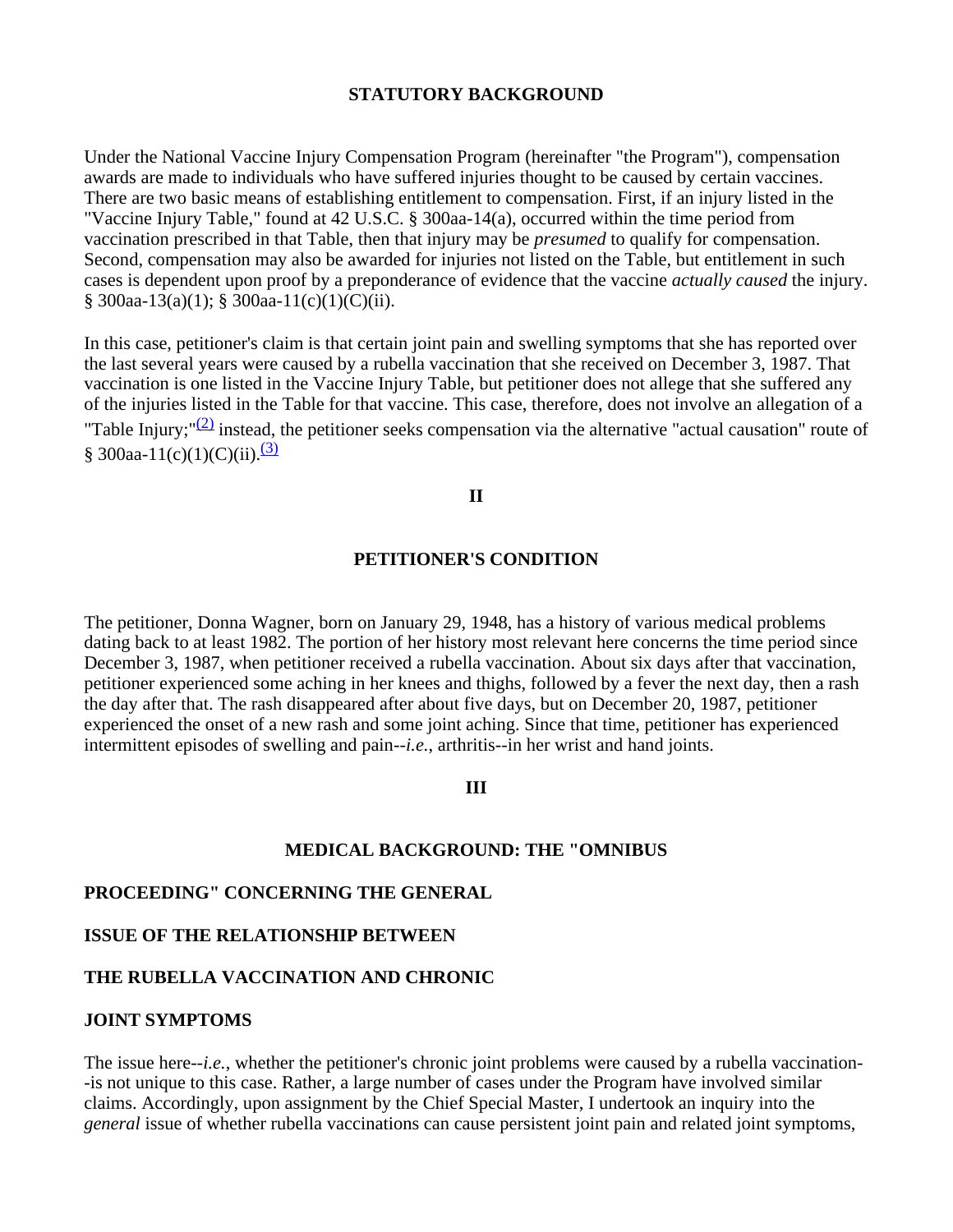and, if so, under what circumstances. That inquiry involved extensive research into the relevant medical literature, as well as evidentiary hearings in which I heard testimony from a number of qualified medical experts. The history of that inquiry was set forth in an Order filed in 70 such cases on January 11, 1993, and will not be repeated here. (That order, to which I will hereinafter refer as the "Omnibus Order," was placed into the record in this case by my Order filed on January 19, 1993. It was also electronically "published" under the caption *Ahern et al. v. HHS*, 1993 WL 179430, 1993 U.S. Cl. Ct. LEXIS 51.) As a result of that inquiry, for reasons also fully explained in the Omnibus Order, I reached the conclusion that if a person's chronic joint symptoms arose under a certain set of circumstances, it may reasonably be concluded--absent any additional evidence relevant to the particular case--that it is "more likely than not" that such symptoms were vaccine-caused. As explained in that Omnibus Order, this conclusion was based upon evidence showing that a large number of persons have experienced histories of joint pain that follow a typical pattern. This pattern involves, *inter alia*, the onset of significant, observable swelling in multiple joints between one and six weeks after a rubella vaccination, followed by some period of remission or reduction in symptoms, with a subsequent recurrence or persistence of more swelling or pain in the same joints. In general, I concluded that if a particular petitioner's history of joint symptoms falls into this pattern, *and there is no other apparent cause for the symptoms*, then one could reasonably- subject to any additional evidence introduced peculiar to the particular case--attribute the chronic symptoms to the vaccination. Accordingly, I set forth in the Omnibus Order a list of six specific criteria, stating that if a petitioner's case meets all six specific criteria, it would appear reasonable to attribute the petitioner's chronic arthropathic symptoms to the rubella vaccination. Those six criteria required a petitioner to demonstrate that:

1. The petitioner received a rubella vaccination at a time when the petitioner was 18 years of age or older.

2. The petitioner had a history, over a period of at least three years prior to the vaccination, of freedom from any sort of persistent or recurring polyarticular joint symptoms.

3. The petitioner has developed an antibody response to the rubella virus.

4. The petitioner experienced the *onset* of polyarticular arthropathic symptoms during the period between one and six weeks after the vaccination.

5. Polyarticular arthropathic symptoms continued for at least six months after the onset; or, if symptoms remitted after the acute stage, polyarticular arthropathic symptoms recurred within one year of such remission.

6. There is an absence of another good explanation for the arthropathy; the petitioner has not received a diagnosis of one of a specified list of disqualifying conditions.

Omnibus Order, slip op. at pp. 21-22 (1993 WL 179430 at \*13).

As will be seen in the pages that follow, the petitioner in this case has argued that her history of symptoms falls within the general pattern described in the Omnibus Proceeding. The respondent has pointed out, however, ways in which petitioner's history diverges from that pattern.

I also note at this point that in the pages to come, I will refer to my inquiry described above concerning the general issue of the relationship between the rubella vaccine and joint symptoms, including the extensive evidentiary hearings that I conducted, as the "Omnibus Proceeding." $(4)$  I will

refer collectively to the Program cases to which that Proceeding has relevance as the "rubella arthropathy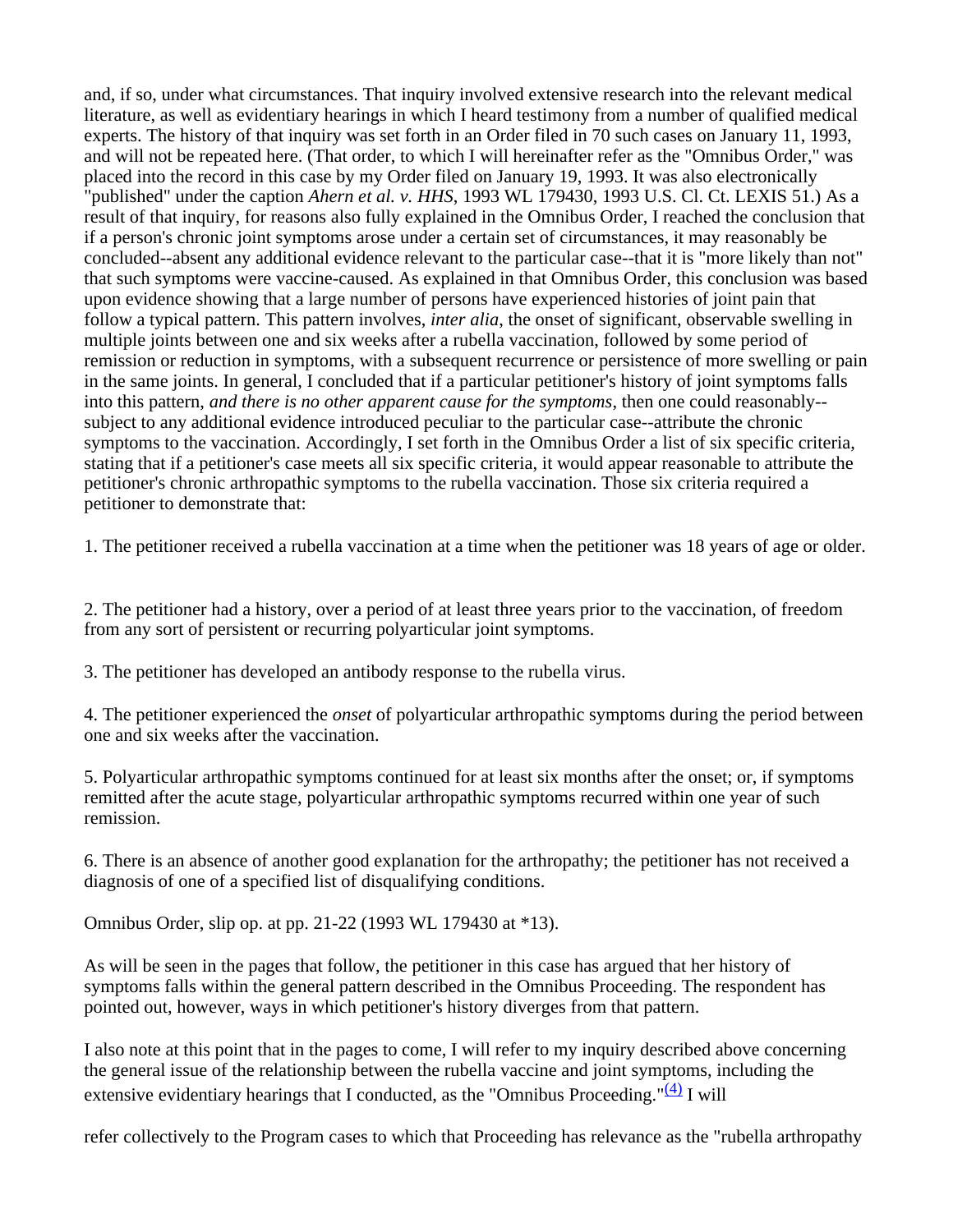cases." Further, I will sometimes refer to the above-described pattern of joint symptoms observed after rubella vaccinations as "chronic post-rubella arthropathy." Other terms that I will use are as follows. The term "arthropathy" will be used to encompass both "arthralgia," defined as *subjective pain* in a joint or joints, and "arthritis," defined as *objective findings* of swelling, redness, heat, and/or limitation of motion.

#### **IV**

### **RULINGS IN PETITIONER'S CASE**

#### *A. My initial decision*

In this case, petitioner filed medical records detailing the history of her condition, both parties filed expert analyses of the case, and an evidentiary hearing was held in which the opposing experts explained their theories. After consideration of that record, I issued a Decision denying petitioner a Program award. *See Wagner v. Secretary of HHS*, No. 90-2208V, 1996 WL 515615 (Fed. Cl. Spec. Mstr. Aug. 28, 1996).

In reaching that conclusion, I began by acknowledging that petitioner's history does resemble in many ways the pattern of chronic post-rubella arthropathy described before me during the Omnibus Proceeding. Petitioner's history in fact does meet the first five of the six criteria set forth in my Omnibus Order (see pp. 3-4 above). Specifically, petitioner (1) received a rubella vaccination at age 39; (2) at the time had no prior history of multi-joint symptoms; (3) thereafter developed an antibody response to the rubella virus; (4) experienced the onset of polyarticular joint symptoms approximately one week after the inoculation; and (5) has continued to experience polyarticular arthropathy on an intermittent basis since then. I concluded, however, that petitioner's case failed to meet my sixth criterion, *i.e*., that there be an absence of another good explanation for the chronic arthropathy. Rather, based both upon testimony that I had taken in the course of the Omnibus Proceeding and testimony of respondent's expert in this case, I concluded that petitioner's chronic arthropathy was likely due to a pre-existing autoimmune dysfunction in petitioner rather than her rubella vaccination.

This conclusion resulted from the fact that over a period of many years petitioner has displayed a *number* of different sets of chronic symptoms, in addition to her chronic arthropathy. These symptoms include Sjogren's Syndrome, which involves chronically dry eyes and dry mouth; a thyroid condition known as "Hashimoto's thyroiditis;" a condition involving tissue near the heart known as pericarditis; certain neuropathic symptoms in her feet; and a certain abnormal renal (kidney) condition. All of these symptoms can be caused by a dysfunctional autoimmune system--in other words, a person's immune system, designed to attack foreign agents that have invaded the person's body, inappropriately attacks the person's own body instead. In addition, it is also well-accepted that chronic arthropathy, of the type from which petitioner suffers, can also be caused by autoimmune dysfunction. I found persuasive the testimony of respondent's expert that given the facts of petitioner's case--*i.e.*, that petitioner has all these different conditions that can flow from an underlying autoimmune dysfunction; that certain aspects of her autoimmune dysfunction clearly *pre-date* petitioner's vaccination; and that chronic arthropathy itself is one of the conditions that can be caused by autoimmune dysfunction--it is likely that petitioner's chronic arthropathy is a product of her underlying autoimmune dysfunction, rather than from a wholly different type of source such as her rubella vaccination.

Further, this theory of respondent's expert was backed up by brief testimony that I had heard from the experts (including the experts presented by the petitioners' representatives) who testified during the Omnibus Proceeding. Those experts during the Omnibus Proceeding hearings expressed agreement with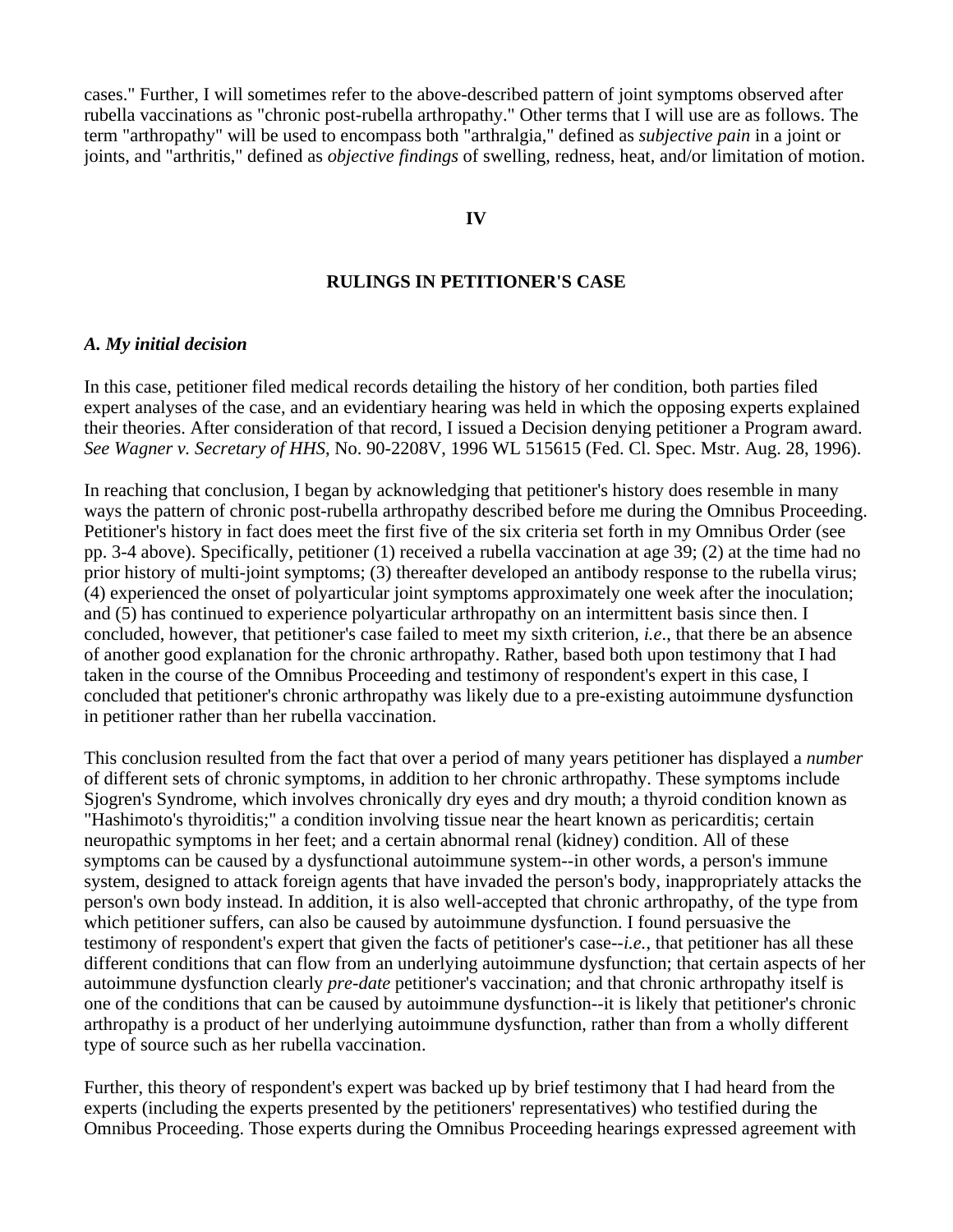the proposition that if an individual had one of a number of specified conditions, then it would be impossible to say that such individual's arthropathy was vaccine-caused *even if* that individual's history fit the other criteria, including the circumstance of onset shortly after a rubella vaccination.<sup>(5)</sup> That list of specified disqualifying conditions included Sjogren's Syndrome, one of the conditions suffered by the petitioner here. *See* Omnibus Order at 10 (1993 WL 179430 at \*6).

Accordingly, based upon the testimony of respondent's expert in petitioner's case, as supported by the evidence from the Omnibus Proceeding, I concluded that petitioner's chronic arthropathy was *not* likely vaccine-caused, but was "more probably than not" caused by petitioner's autoimmune dysfunction, a dysfunction that predated the petitioner's rubella vaccination and therefore must be unrelated to the vaccination.

# *B. Ruling upon review*

Petitioner sought review of my decision by a judge of this Court, pursuant to § 300aa-12(e). In her review motion, petitioner raised a new legal theory that not only had not been advanced before me prior to my Decision in this case, but, to my knowledge, had not been raised previously in the history of the Program. That is, petitioner suggested a new way of interpreting the scope of a petitioner's burden of showing "actual causation," arguing that my own interpretation of the statutory scheme, as applied to this case, was erroneous.

Petitioner's argument is based upon the structure of § 300aa-13(a), which provides as follows:

§ 300aa-13. Determination of eligibility and compensation

(a) General rule

(1) Compensation shall be awarded under the Program to a petitioner if the special master or court finds on the record as a whole--

(A) that the petitioner has demonstrated by a preponderance of the evidence the matters required in the petition by section  $300$ aa-11(c)(1) of this title, and

(B) that there is not a preponderance of the evidence that the illness, disability, injury, condition, or death described in the petition is due to factors unrelated to the administration of the vaccine described in the petition.

\* \* \*

(2) For purposes of paragraph (1), the term "factors unrelated to the administration of the vaccine"--

(A) does not include any idiopathic, unexplained, unknown, hypothetical, or undocumentable cause, factor, injury, illness, or condition, \* \* \*.

Thus, § 300aa-13(a)(1) provides that to grant a Program award, a special master must reach two conclusions. First, under subsection (A), the special master must find that the petitioner has demonstrated the matters required in § 300aa-11(c)(1). Second, under subsection (B), the special master must conclude that there is *not* a preponderance of evidence in the record that the vaccinee's injury is "due to factors unrelated to the administration of the vaccine."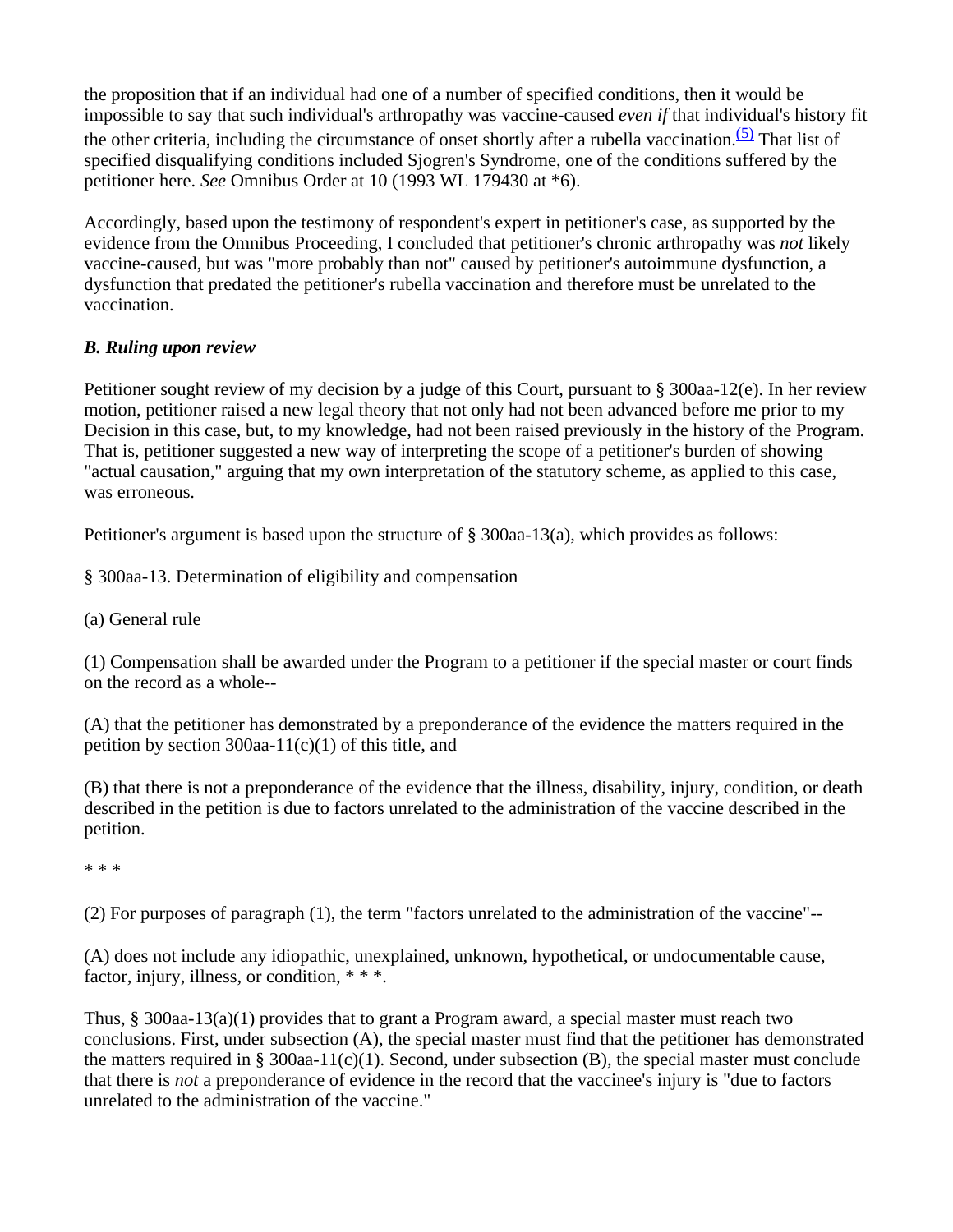In turn,  $\S$  300aa-11(c)(1) provides that a petitioner must make a number of different showings. But in the area relevant here, subsection (C) of § 300aa--11(c)(1) provides the two different basic avenues for showing "causation" of the vaccinee's injury by the vaccination. Subsection (C)(i) provides the "Table Injury" route--*i.e.*, if an injury listed in the "Vaccine Injury Table," found at 42 U.S.C. § 300aa-14(a), occurred within the time period prescribed in that Table, then the injury may be *presumed* to qualify for compensation. Subsection (C)(ii) then provides the alternative route, often described as "actual causation" or "causation-in-fact." Under this alternative, if the injury does not fall within the Vaccine Injury Table, the petitioner simply must show that the injury was "caused by" the vaccine in question.

Looking at this overall scheme for demonstrating "causation," petitioner pointed to the fact that under  $\S$ 300aa-13(a)(1)(B), it doesn't matter whether the petitioner made the initial "causation" showing under the "Table Injury" route or the "actual causation" route--in either event, the special master still must then make the additional finding that the injury was *not* due to "factors unrelated to the \*\*\* vaccine." Petitioner noted further that in making this finding, the special master is to disregard any potential "factors unrelated" that are "idiopathic" (meaning "of unknown cause"), pursuant to § 300aa-13(a)(2)(A). Petitioner argued that considering these statutory provisions together, one should conclude that when a petitioner attempts to make an *initial showing of "actual causation"* under § 300aa-11(c)(1)(C)(ii), as part of the showing under part (A) of § 300aa-13(a)(1), the special master should *disregard* any evidence in the record that relates to potential non-vaccine causes of the injury that are "idiopathic" in nature. Therefore, petitioner argued, my six-part test set forth above for use in the rubella arthropathy "actual causation" cases was erroneous, because as my sixth criterion I required the petitioner to demonstrate that she has never received any of a certain list of diagnoses. Petitioner noted that included in that list of diagnoses were a number of conditions--including a condition from which petitioner suffers, Sjogren's Syndrome--that are, in fact, "idiopathic" in nature. Therefore, petitioner argued, the sixth part of my test was erroneous in taking into account, in effect, potential causes for petitioner's condition that are "idiopathic."

In his opinion filed on January 6, 1977, Judge Bruggink found merit in petitioner's argument. The judge indicated that the sixth part of my six-part test erred (1) by in effect placing upon the *petitioner* the burden of "disproving" potential alternative causes for her condition, and (2) by considering potential arthritis causes that are "idiopathic." 37 Fed. Cl. at 139. Accordingly, the judge remanded the case to me "for further proceedings not inconsistent with this opinion." *Id.*

### **V**

# **RESOLUTION OF ISSUES ON REMAND**

My task on remand is to apply the legal principles set forth by Judge Bruggink, which are now the "law of the case," to the facts of this case. My understanding of those legal principles is summarized in the following two sentences. That is, petitioner retains the burden of demonstrating it "more probable than not" that her chronic arthritis was vaccine-caused. However, in deciding whether petitioner has carried that burden, I am to disregard any potential causes of her arthritis which would amount to "idiopathic" causes under  $\S$  300aa-13(a)(2).

Applying that law to this case, I find that petitioner has demonstrated "actual causation" in this case. For reasons fully set forth in my Omnibus Order, I have concluded that if a petitioner's case of chronic arthropathy arose under a particular set of circumstances (*i.e.*, the circumstances set forth in my first five criteria set forth above) and there is no other good explanation for the arthropathy (*i.e.*, the sixth criterion), then it would appear "more probable than not" that such arthropathy was vaccine-caused. Now,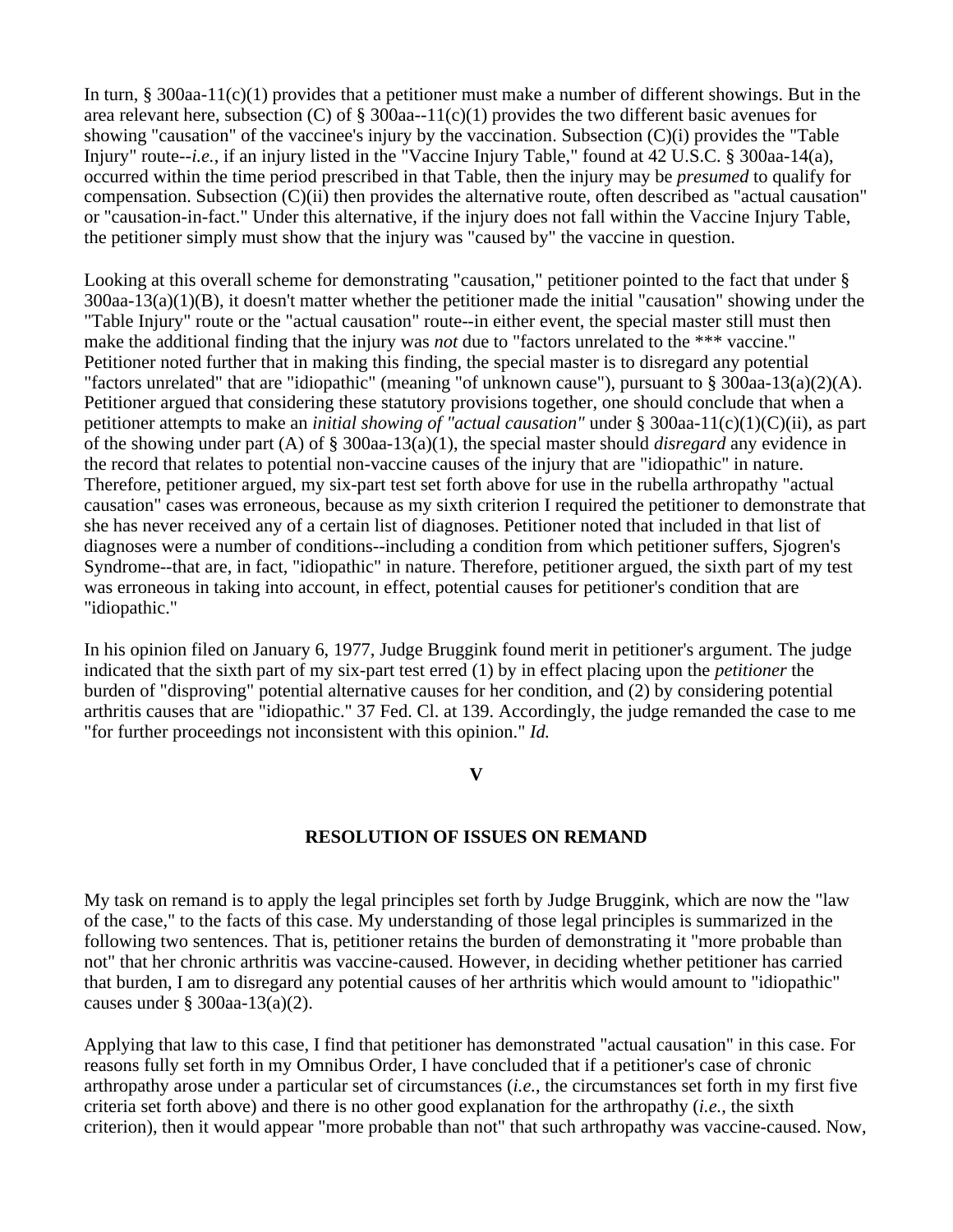it is clear that under the "law of the case," I am to *disregard* any potential causes of petitioner's arthritis that are "idiopathic" in nature. And in this case, it is clear that only one good non-vaccine explanation for petitioner's chronic(6) arthritis appears in the record--*i.e.*, petitioner's autoimmune dysfunction, which respondent's own expert acknowledges to be a dysfunction of unknown cause.<sup>(7)</sup> Therefore, because the cause of petitioner's autoimmune dysfunction is not known, I have no choice but to treat that dysfunction as an "idiopathic" factor, and *exclude* it from my consideration of whether petitioner has demonstrated "actual causation" in this case. And with that factor so excluded, all the other evidence in this case--*i.e.*, the fact that petitioner's chronic arthritis otherwise arose under a time frame and under circumstances such that it could plausibly have been vaccine-caused--points toward vaccine-causation of petitioner's chronic arthritis.

Respondent's arguments to the contrary on remand have not been persuasive. In her briefs filed on February 10 and April 2, 1997, her motion filed on March 7, 1997, and her counsel's oral argument presented on February 26, 1997, respondent raised several arguments. First, respondent pointed out that petitioner's symptoms began only *six days* after her vaccination, whereas in most vaccine-caused cases symptoms have their onset between *one week* and six weeks post-vaccine. But respondent's expert did *not* point to that fact as a disqualifying factor at the evidentiary hearing in this case. More importantly, my clear sense from the Omnibus Proceeding hearings was that the experts in that proceeding would not quibble about symptoms arising six rather than seven days post-inoculation. Their point, rather, was that it would take *about* one week for the rubella virus to sufficiently replicate in a person's system to cause significant symptoms. I thus find that the six-day history here is not a disqualifying factor.

Second, respondent's counsel has suggested or implied that petitioner's condition of Hashimoto's thyroiditis "caused" petitioner's chronic arthritis. However, this is clearly contrary to the testimony of respondent's own expert, who explained that the Hashimoto's thyroiditis did not cause the arthritis, but, like the arthritis itself, is merely another symptom of the underlying autoimmune dysfunction.

Third, respondent has at times seemed to suggest that petitioner's receipt of the drug Allopurinol in December of 1987 might have been the cause of her *chronic* arthritis. But such a notion would clearly be wrong. As discussed at pp. 9-10 and n. 9 of my initial Decision in this case, it is *possible* that a "serum sickness" reaction to her Allopurinol treatment could explain petitioner's symptoms for a *few months* after December of 1987, but such a "serum sickness" could *not* explain her *chronic* arthritis.

Finally, during oral argument, respondent's counsel pointed out that while Judge Bruggink's opinion seems to indicate the judge's assumption that I found the *Sjogren's Syndrome* to be the likely cause of petitioner's chronic arthritis, in fact it is the *autoimmune dysfunction* that I found to be the cause of *both* the chronic arthritis and the Sjogren's Syndrome. Respondent's counsel seemed to contend at that oral argument that while *Sjogren's Syndrome* might be an "idiopathic" factor, the "autoimmune dysfunction" should not be considered to be an idiopathic factor. Accordingly, by my Order dated March 14, 1997, I gave respondent the opportunity to explain why the *autoimmune dysfunction* should not be disqualified as an "idiopathic" factor. Respondent's resulting brief, filed on April 2, 1997, however, made no serious attempt to do so. Rather, respondent actually *conceded* that "the 'cause' of petitioner's underlying autoimmune dysfunction is idiopathic" (brief at 1), and then added little more than a general complaint that this statutory "idiopathic" restriction on the "factor unrelated" showing, as interpreted by the Federal Circuit (*see Koston v. Secretary of HHS*, 974 F.2d 157 (Fed. Cir. 1992), and *Whitecotton v. Secretary of HHS*, 17 F.2d 374, 377-78 (Fed. Cir. 1994), rev'd on other point, *Shalala v. Whitecotton*, 514 U.S. 268 (1995)) puts an unfairly difficult burden on respondent concerning the "factor unrelated" issue. Respondent may or may not be right in this complaint, but I am bound to interpret the statutory term "idiopathic" in a straightforward fashion, and I am also bound by the applicable Federal Circuit precedent. Under that precedent, petitioner's autoimmune dysfunction, the cause of which is unknown, would appear to be an "idiopathic" factor disqualified under § 300aa-13(a)(2), and I so conclude.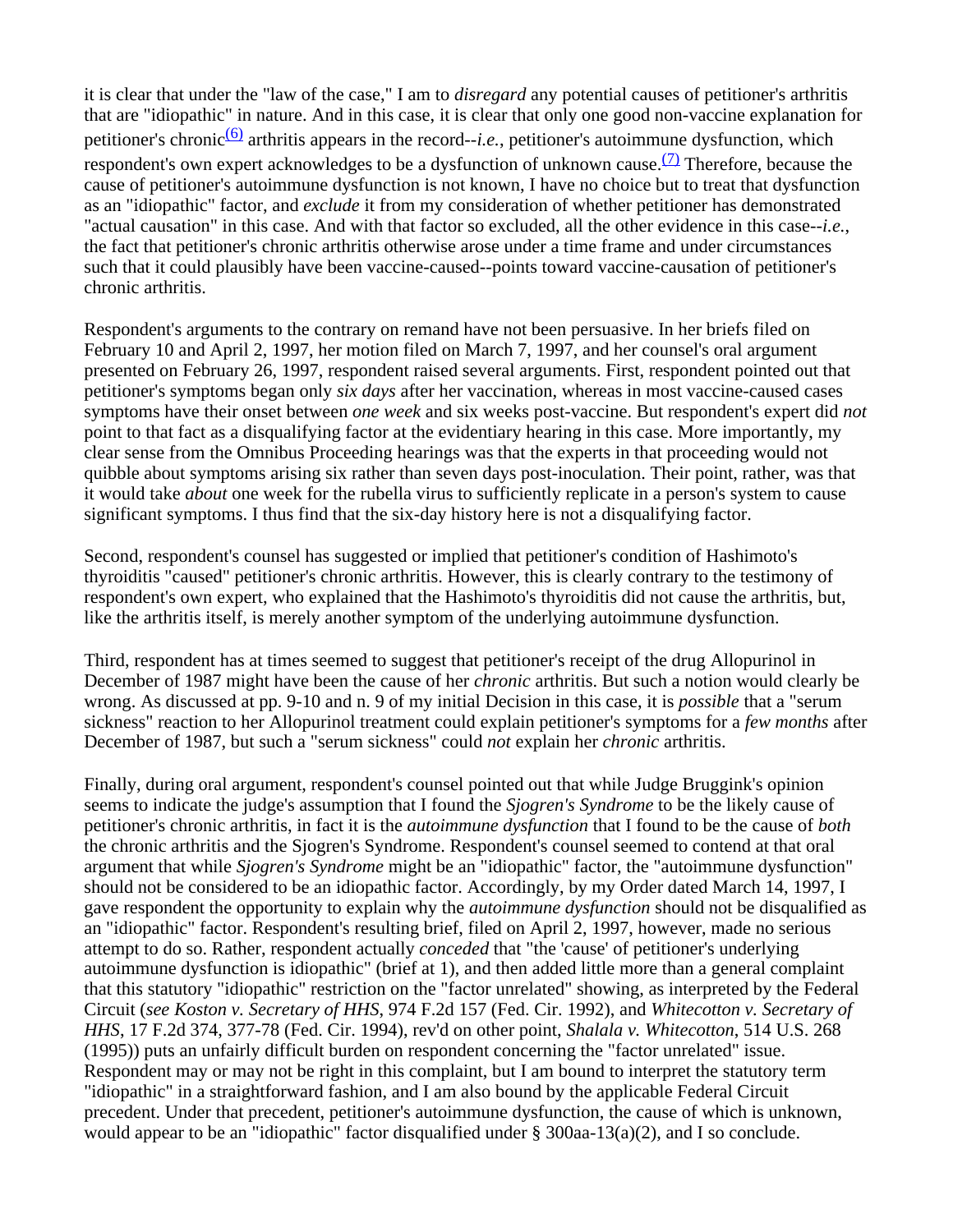In short, for the reasons stated above, I conclude that under the "law of the case" handed down by Judge Bruggink in this proceeding, petitioner has met her burden of showing that her chronic arthritis was "actually caused" by her rubella vaccination. Also, it appears to me that she has fulfilled all the other requirements set forth in § 300aa-11(c)(1), so that petitioner has complied with § 300aa-13(a)(1)(A). Finally, since respondent relies only upon the autoimmune dysfunction, an "idiopathic" factor, it is clear that respondent cannot make a showing of "factor unrelated" under § 300aa-13(a)(1)(B). Petitioner, therefore, has qualified for a Program award in this case.

## **VI**

## **ADDITIONAL DISCUSSION**

#### *A. Introduction*

This final section of this Ruling will contain my own discussion of the legal issue raised by petitioner on review. Of course, there is no question that *the judge's* ruling upon this legal issue is the "law of the case," controlling this case on this remand. I have ruled upon the factual issue in the case, as set forth above, in conformity with that judge's ruling. Therefore, my own thoughts on this legal issue constitute pure *dicta*, not essential to my task on this remand. However, in the peculiar circumstances of this case, it may be appropriate that I set forth these thoughts, for several reasons. First, because petitioner's theory was never raised until after I filed my Decision in this case, it may be helpful to the ultimate resolution of this case that I explain the understanding of the law upon which I based that Decision. Second, petitioner's theory leads to an interpretation of the "actual causation" avenue of proof that is radically different from any that has been set forth in any published opinion during the Program's existence. In addition, this new interpretation comes at a time when the number of Program cases involving difficult, controversial "actual causation" questions seems likely to increase significantly. $\frac{(8)}{8}$  Accordingly, since I have given considerable thought to petitioner's theory in the context of this remand proceeding, it seems appropriate that I lay out my thoughts on this issue for the benefit of those making any further legal rulings in this or other Program cases.

### *B. My prior assumption ("respondent's interpretation")*

To begin with, I will briefly explain my assumption, upon which my original Decision in this case was based, as to the proper allocation of the burden of persuasion in "actual causation" cases. I start again by setting forth the controlling statutory provision, § 300aa-13(a)(1):

§ 300aa-13. Determination of eligibility and compensation

(a) General rule

(1) Compensation shall be awarded under the Program to a petitioner if the special master or court finds on the record as a whole--

(A) that the petitioner has demonstrated by a preponderance of the evidence that matters required in the petition by section  $300aa-11(c)(1)$  of this title, and

(B) that there is not a preponderance of the evidence that the illness, disability, injury, condition, or death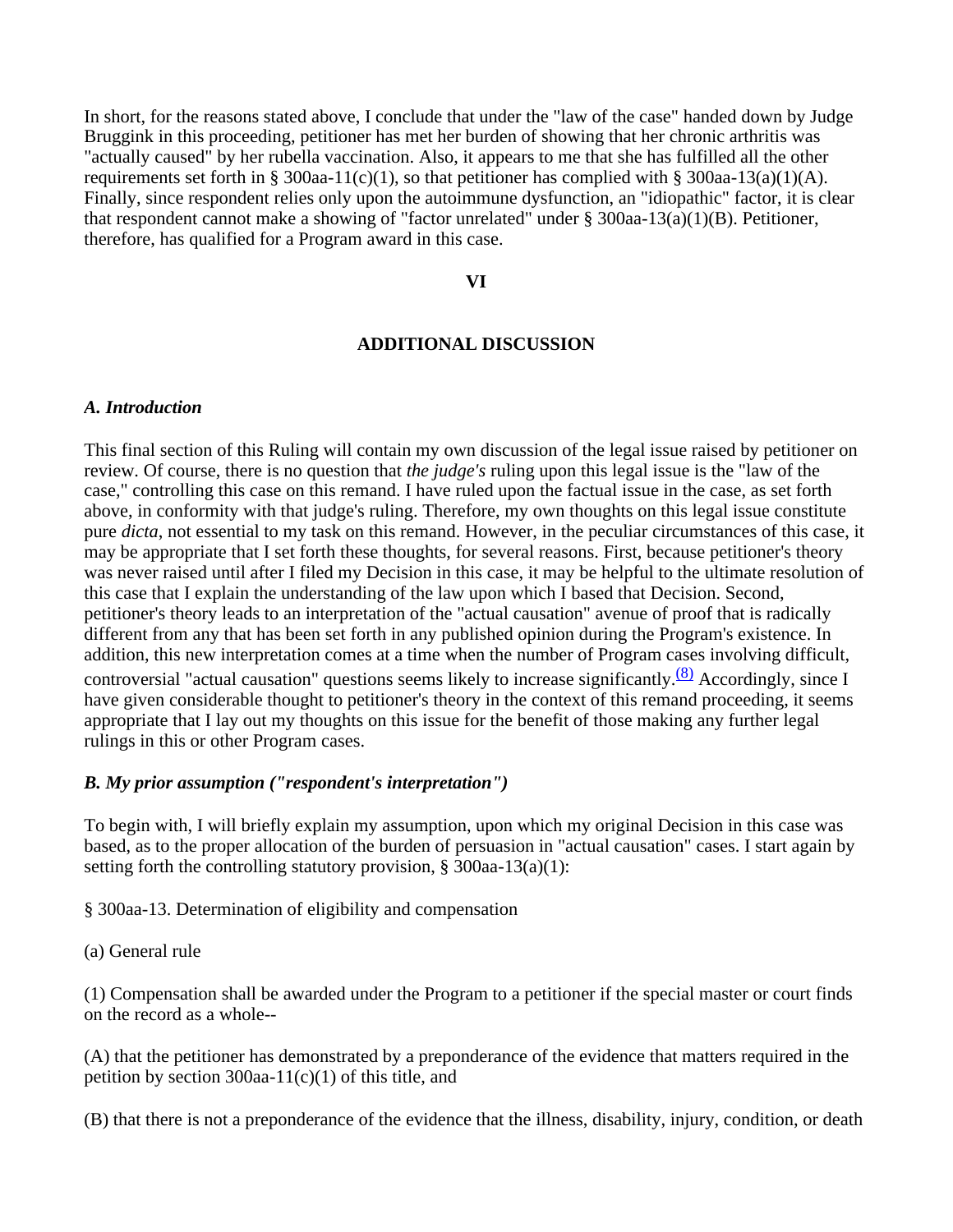described in the petition is due to factors unrelated to the administration of the vaccine described in the petition.

Under this provision, as noted previously, to grant a Program award, a special master must reach two conclusions. First, under subsection (A), the special master must find that the petitioner has demonstrated the matters required in § 300aa-11(c)(1). Second, under subsection (B), the special master must conclude that there is *not* a preponderance of evidence in the record that the vaccinee's injury is "due to factors unrelated to the administration of the vaccine."

In turn,  $\S$  300aa-11(c)(1) provides that a petitioner must make a number of individual showings. But in the area relevant here, subsection (C) explains the two alternative avenues for showing "causation" of the vaccinee's injury by the vaccination. Subsection (C)(i) provides the "Table Injury" route--*i.e.*, if an injury listed on the "Vaccine Injury Table," found at 42 U.S.C. § 300aa-14(a), occurred within the time period prescribed in that Table, then the injury will be *presumed* to qualify for compensation. Subsection (C)(ii) then provides the alternative, "actual causation" route; under this alternative, the petitioner simply must show that the injury was "caused by" the vaccine in question.

Looking at this overall scheme for demonstrating entitlement to a Program award, then, under § 300aa-13 (a)(1)(B) it doesn't matter whether the petitioner made the initial "causation" showing under the "Table Injury" route or the "actual causation" route--in either event, the special master still must then make the finding that the injury was *not* due to "factors unrelated to the \*\*\*vaccine." However, my view of that overall scheme has always been that when the "actual causation" route is successfully utilized by a petitioner, it would be by definition *impossible* for the respondent to then make a successful "factor unrelated" showing under § 300aa-13(a)(1)(B). That is, my view has been that for a petitioner to make the necessary "actual causation" showing, there must be a preponderance of *all the evidence in the record* indicating that the injury was vaccine-caused. And, of course, if this is true, then by definition there could *not* be a preponderance of evidence in the same record indicating causation by some factor other than the vaccination.

The key point, therefore, is that it was my assumption that for a petitioner to make his *initial showing* that his injury was "caused by" the vaccination under  $\S$  300aa-11(c)(1)(C)(ii), he must make the showing by a preponderance *of all the evidence in the record*, not by a preponderance of some restricted subset of evidence. The restriction against considering evidence as to "idiopathic" factors, in my view, applied only to an inquiry as to "factor unrelated," which inquiry would take place, if at all, only after a petitioner had already made his initial showing of either a "Table Injury" or "actual causation."

Now, in light of petitioner's argument made on review in this case, and the reviewing judge's conclusion that such argument has merit, it is evident that a different interpretation of the overall scheme can reasonably be proposed. Accordingly, in the following subsection, I will set forth my views as to the problems with each of the two opposing interpretations. In this discussion, I will refer to the interpretation urged by the petitioner and adopted by the judge in this case as "petitioner's interpretation." I will refer to the contrary interpretation set forth immediately above, which has been my own interpretation and also appears to be the respondent's interpretation, as the "respondent's interpretation." $(9)$ 

# *C. Difficulties with each of the two opposing interpretations*

To begin with, I acknowledge the existence of a problem with respondent's interpretation of the statutory scheme, set forth immediately above. That is, under respondent's interpretation, if a petitioner's initial showing under § 300aa-11(c)(1)(C) is made under the "actual causation" rather than the "Table Injury" route, then the second inquiry under § 300aa-13(a)(1)(B), as to whether the respondent can show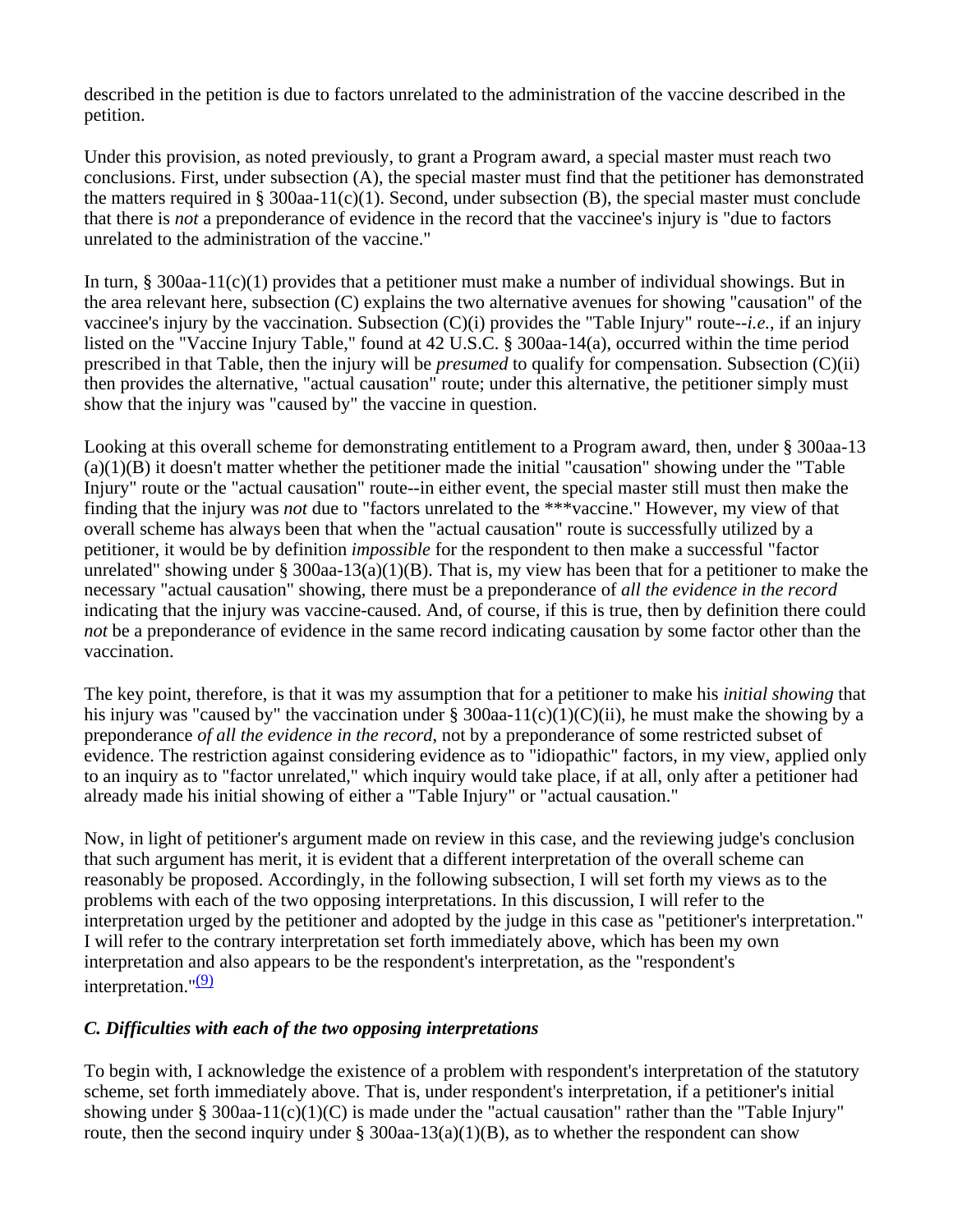causation by a "factor unrelated," becomes a formality, with the respondent precluded as a matter of logic from ever successfully making such a showing. This has always been a bit troubling. Why would Congress design a statutory scheme requiring such a redundant, formalistic inquiry? And does this apparent anomaly created by respondent's interpretation indicate that perhaps this interpretation is a faulty one?

My answer to these questions has been simply that Congress must have understood that the inquiry under § 300aa-13(a)(1)(B) would be important only in the cases where the showing under § 300aa--11(c)(1)(C) was made via the "Table Injury" route. Congress must have understood that, on the other hand, the § 300aa-13(a)(1)(B) inquiry would be redundant if, instead, "actual causation" had already been shown. But, merely for convenience of statutory drafting, it was easier to place the inquiry in a clause in the statute whereby the inquiry would apply nominally in both types of cases. Thus, the  $\S 300$ aa-13(a)(1)(B) inquiry would be very important and relevant in "Table Injury" cases, while in the "actual causation" cases, where that inquiry would as a matter of logic be redundant, it would be a harmless redundancy, causing perhaps an extra sentence to be inserted in the factfinder's opinion, but not requiring any additional analysis.

At the same time, I also perceive a very serious problem with the competing statutory interpretation that the petitioner has advanced in this case. That is, petitioner's interpretation would mean that the "actual causation" issue in Program cases would become an issue *very different* from "actual causation" issues in non-Program tort proceedings. It would seem that the "actual causation" test would in effect be converted into a mere "plausibility" test. And it seems to me highly questionable whether Congress actually intended such a wholly new and radically different type of inquiry. I will elaborate upon this concern below.

I begin by noting that in a non-Program tort proceeding in which a plaintiff is alleging that his injury was caused by a vaccination, the plaintiff must prove "actual causation;" *i.e.*, it is the plaintiff's burden to demonstrate by a "preponderance of the evidence" that the vaccination actually caused the injury in question. *See*, *e.g.*, *Hasler v. United States*, 718 F.2d 202, 204 (6th Cir. 1983), *cert. denied*, 469 U.S. 817 (1984); *Novak v. United States*, 865 F.2d 718, 725 (6th Cir. 1989). In such an inquiry, quite obviously, it is relevant whether there is evidence indicating that the injury was caused by some *factor other than* the vaccination; to the extent that such evidence exists, that evidence logically makes it *less* likely that the vaccination caused the injury. Indeed, under the "preponderance of the evidence" standard, the existence of the fact to be proved must be shown to be "more probable than not." *In re Winship*, 397 U.S. 358, 371 (1970) (Harlan, J., concurring). This means, in effect, that in a tort proceeding, a plaintiff must show that the likelihood that the vaccination caused the injury is greater than the likelihood that any other factors caused the injury. In other words, the evidence that the vaccination caused the injury must be weighed *directly against* any evidence indicating that any other factor caused the injury.

Under the petitioner's interpretation of the statute, however, the "actual causation" inquiry in Program proceedings would become a wholly different type of inquiry. First, pursuant to § 300aa-11(c)(1)(C)(ii), the petitioner would nominally be required to demonstrate that the vaccination "actually caused" the injury in question. But in this inquiry, the factfinder would *not* look to *all* of the evidence in the record; rather, the factfinder would be *forbidden* to consider any evidence relating to *any other potential cause* for the injury. Then, if the petitioner carries that burden, pursuant to  $\S 300$ aa-13(a)(1)(B), the factfinder would next determine whether there exists a preponderance of the evidence indicating that the injury was due to "factors unrelated." In deciding that issue, the factfinder would then, of course, be able to consider certain evidence that had been disregarded in the initial inquiry--*i.e.*, evidence relating to potential *nonvaccine* causes. But even then, the factfinder would still be restricted to considering only evidence relating to *non-idiopathic* potential alternative causes; the factfinder would still be forbidden from considering evidence relating to *idiopathic* potential causes.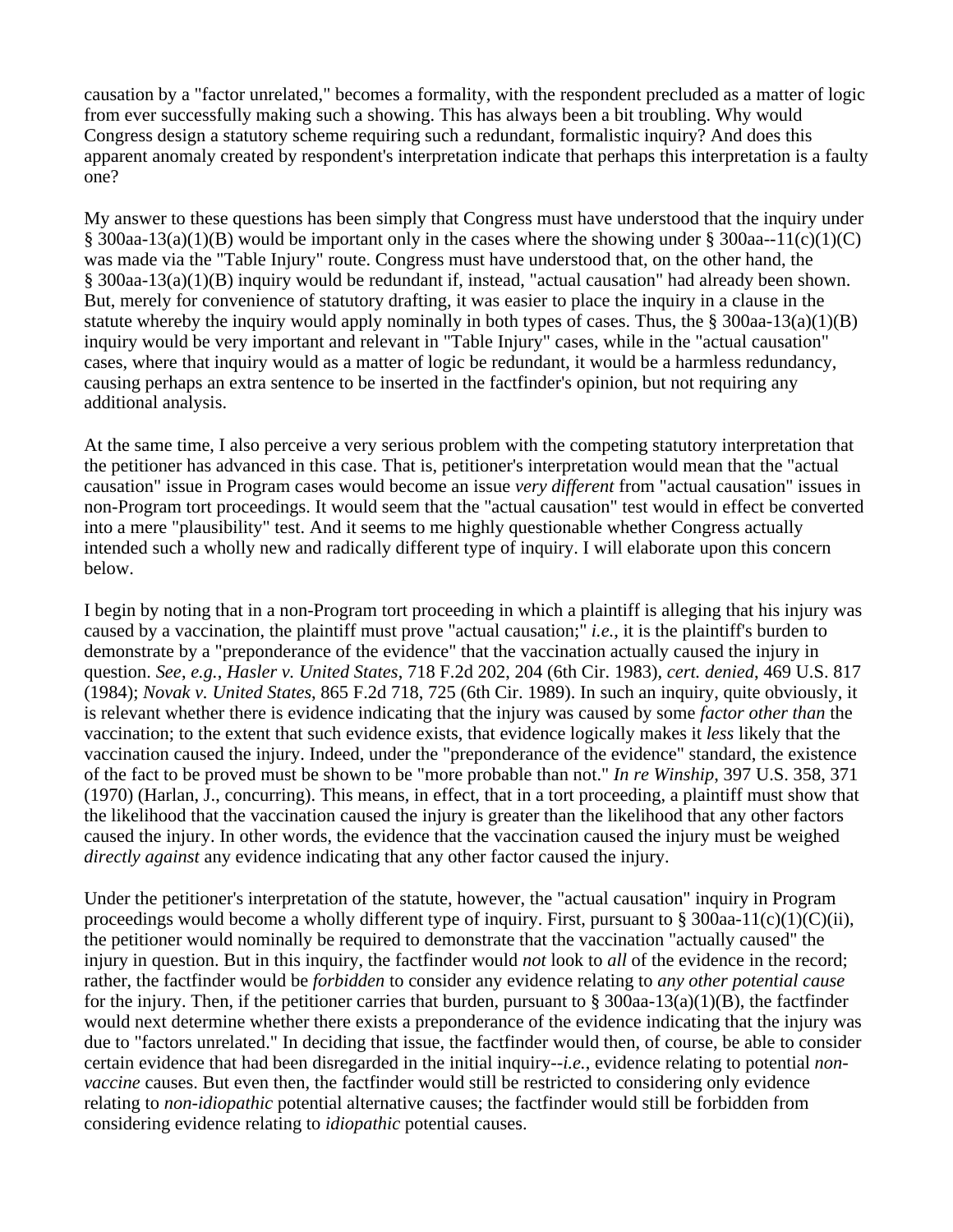Thus, under petitioner's statutory interpretation, a Program "actual causation" inquiry would be an inquiry far different from a tort proceeding "actual causation" inquiry, because in the first stage of the inquiry, the factfinder would intentionally disregard evidence relating to potential non-vaccine causes. But, one must ask, what does it really mean to say that an "actual causation" determination must be made without regard to evidence of potential non-vaccine causes? How does one actually evaluate the question of whether the vaccination caused the injury, while intentionally disregarding evidence of other potential causes? In my view, by disregarding at this stage evidence of other potential causes, the "actual causation" inquiry is essentially converted into a "plausibility" test. That is, the petitioner would need to demonstrate, by scientific evidence, that the vaccine in question *can* cause the type of injury in question. The petitioner then would need to show that his own particular injury arose in circumstances making it *possible* that the vaccination could have caused the injury--for example, demonstrating that the *onset* of the injury's symptoms took place during the time frame after vaccination that would be expected for a vaccine-caused injury. By making these showings, a petitioner would then seem to have demonstrated it *plausible* that the vaccination caused the injury. In a tort proceeding, of course, the petitioner would then need to additionally quantitatively compare the likelihood of vaccine causation with the likelihood of other potential causes. But in the Program setting, under petitioner's statutory interpretation, this showing of "plausibility" would seem to be enough by itself to satisfy  $\S 300$ aa-11(c)(1)(C)(ii).

To be sure, under petitioner's statutory interpretation, a petitioner's satisfaction of this "plausibility" test would not end the case. The respondent would then be entitled, pursuant to § 300aa-13(a)(1)(B), to attempt to demonstrate that the injury was more likely caused by some non-vaccine factor, *if* such factor was a *non-idiopathic* one (*i.e.*, if the *cause* of that factor was known). But my experience in Program proceedings has taught me that demonstrating a *non-idiopathic* "factor unrelated" can be an extremely difficult task. At this time, in many areas of medical science, researchers have been able to identify syndromes or disease patterns, without yet identifying the *cause thereof*. In many cases, therefore, the respondent may be able to demonstrate that an injury was part of a recognized syndrome that *predated* the vaccination in question, without being able to say what *caused* that syndrome. Such syndrome would therefore be an idiopathic factor, *not* qualifying as a "factor unrelated" in the inquiry under § 300aa-13(a)  $(1)(B)$ .<sup>(10)</sup>

The question that troubles me concerning petitioner's proposed interpretation, then, is whether Congress could have actually intended that the "actual causation" inquiry in Program cases be so radically different from the "actual causation" inquiry in non-Program tort proceedings. It is true, of course, that in setting up the *Table Injury* categories, Congress clearly intended to provide a method for establishing causation that was new, distinct, and greatly simplified from the "actual causation" approach of tort proceedings. But at the same time, Congress set up the "actual causation" route as an *alternative* method for establishing causation. And I have found nothing in the legislative history indicating either that Congress intended the "actual causation" inquiry in Program cases to function in the same way that it does in tort cases, or that Congress intended a new and different type of "actual causation" inquiry. Given this dearth of legislative history, it seems to me to be highly questionable whether Congress, *in addition* to setting up the Table Injury method of proof, also intended to so fundamentally alter the "actual causation" inquiry. Had Congress intended also to fundamentally alter the "actual causation" inquiry, would not that intent have been noted in the legislative history? It seems more likely to me that Congress intended that, absent a Table Injury, the type of inquiry with respect to an "actual causation" claim would be *similar* to the inquiry that previously was made in tort cases.

# *D. Precedent*

As explained above, as far as my research indicates, petitioner's statutory interpretation at issue here was never advanced in any Program case until petitioner advanced it on review in this case. Accordingly, it is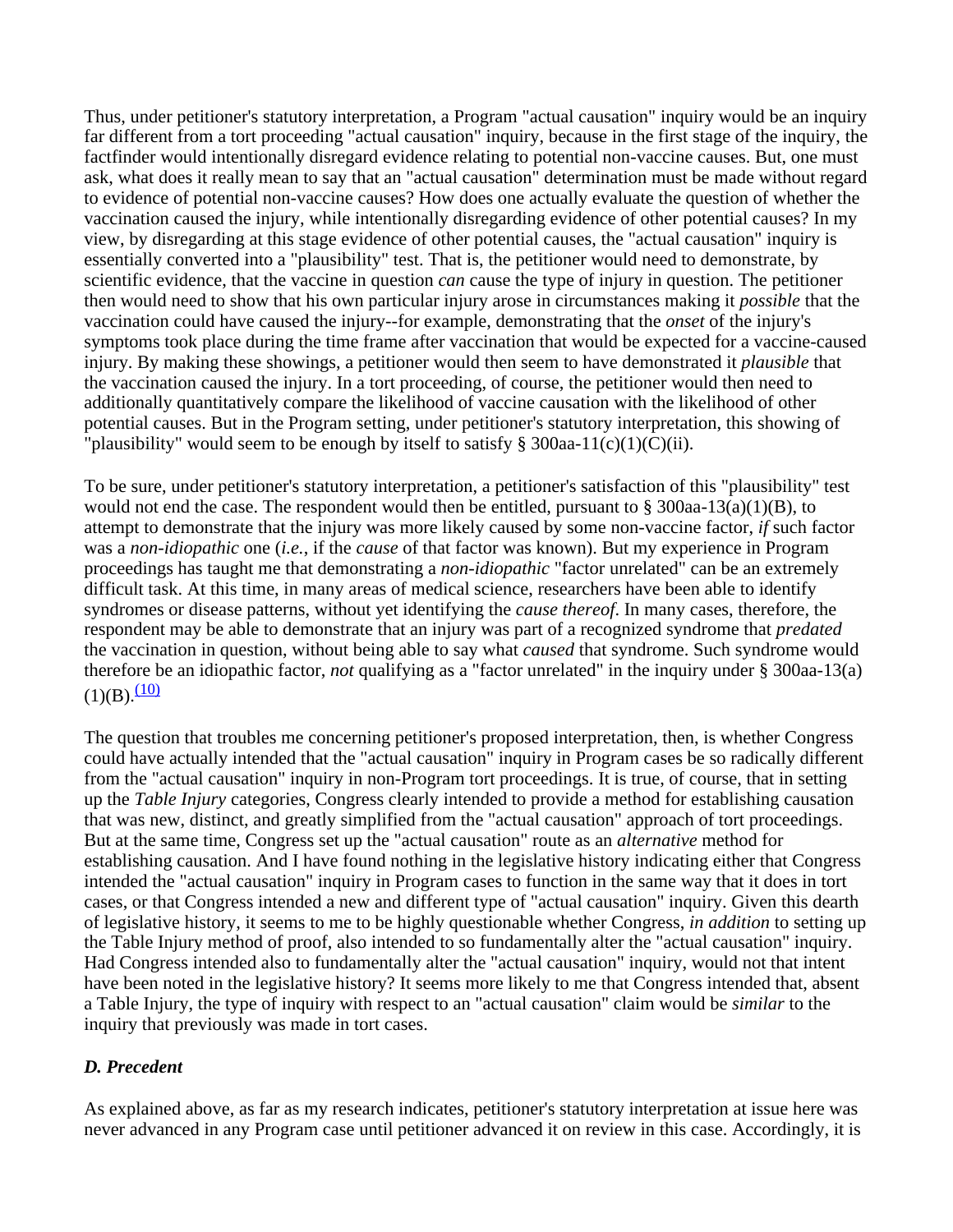not surprising that there exists relatively little precedent relevant to this issue prior to the judge's opinion in this case. But there does exist *some* relevant case law, which would seem to support the respondent's interpretation.

# **1.** *Federal Circuit opinions*

Several opinions of the United States Court of Appeals for the Federal Circuit are relevant. First, in *Munn v. Secretary of HHS*, 970 F.2d 863 (Fed. Cir. 1992), the court summarized the "actual causation" avenue of proof as follows: "The claimant must prove by a preponderance of the evidence that the vaccine, *and not some other agent*, was the actual cause of the injury." *Id*. at 865 (emphasis added). In this sentence, the Federal Circuit arguably was indicating approval of the interpretation that I have labeled the "respondent's interpretation." That is, by including the clause emphasized above, the court indicated that it viewed the "actual causation" inquiry as a *single-stage* inquiry in which evidence as to *both* vaccinecausation and potential non-vaccine causation would be considered simultaneously, with the burden of persuasion on the *overall* issue resting upon the petitioner ("claimant must prove").

A case containing a similar indication is *Bunting v. HHS*, 931 F.2d 867 (Fed. Cir. 1991). In *Bunting*, the court stated that in an "actual causation" setting, "causation must be established by a preponderance of the evidence *as a whole*." *Id*. at 871 (emphasis added). By including the words "as a whole," the court arguably was indicating that in the "actual causation" inquiry, the factfinder should evaluate *all* of the evidence of record. This would be in contrast with petitioner's interpretation here, in which the factfinder is to initially disregard all evidence as to non-vaccine factors, and ultimately disregard all evidence as to idiopathic non-vaccine factors.

Next, the Federal Circuit pronouncement most clearly relevant here is found in *Grant v. Secretary of HHS,* 956 F.2d 1144 (Fed. Cir. 1992). In *Grant*, after reviewing the statute and legislative history relating to "actual causation" claims, the court stated as follows:

The [Vaccine] Act relaxes proof of causation for injuries satisfying the Table in § 300aa-14, but *does not relax proof of causation in fact for non-Table Injuries*.

*Id*. at 1148 (emphasis added). The *Grant* court, thus, in asserting that the Program statute "does not relax proof of causation in fact," obviously was comparing the Program standard for "actual causation" to the standard for "actual causation" in a *tort proceeding*. The court clearly, then, was interpretating the Program scheme *exactly as does the respondent here*--*i.e.*, the court understood that the "actual causation" (also known as "causation in fact") inquiry under the Program is to be *the same* (*i.e.*, "not relaxed") as in "actual causation" inquiries in tort proceedings.

Finally, another discussion of the "actual causation" avenue of proof was contained in *Jay v. Secretary of HHS*, 998 F.2d 979 (Fed. Cir. 1993). The Federal Circuit therein contrasted that method of proof to the "Table Injury" route, and noted that "causation in fact" in a Program case was "[a]nalogous to tort law." *Id*. at 984. Again, the implication is that the *Jay* court was assuming that the "actual causation" inquiry in Program proceedings was to be the same as in tort proceedings, as respondent argues here.

# **2.** *Opinions of Court of Federal Claims Judges*

Similarly, several opinions of *judges* of this Court seem to indicate approval of the respondent's interpretation on the point revelant here. First, Judge Gibson's opinion in *Johnson* v. *Secretary of HHS*, 33 Fed. Cl. 712 (1995), *aff'd* 99 F.3d 1160 (Fed. Cir. 1996), is relevant here. In discussing the "actual causation" method of proof, the court observed: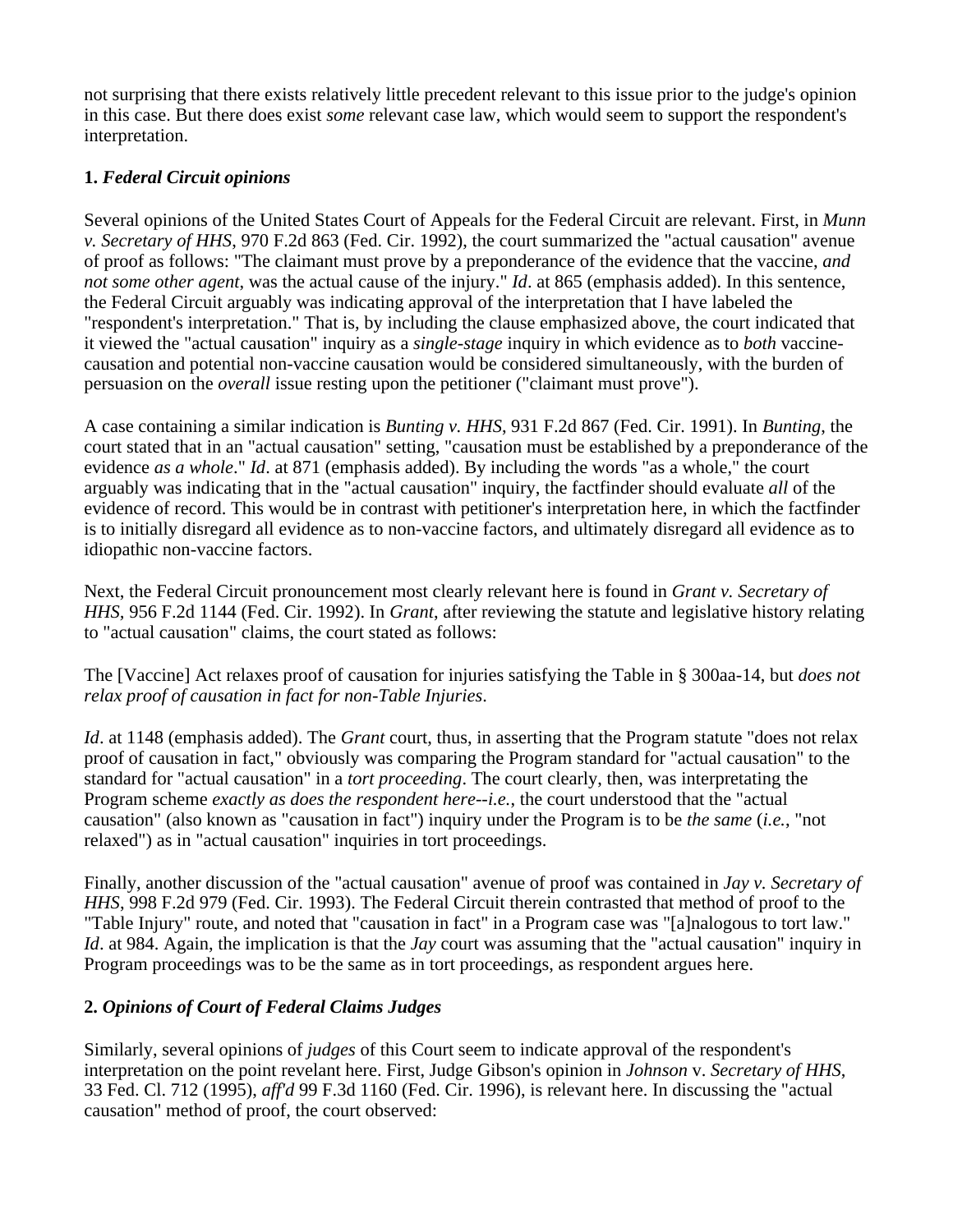In essence, then in non-Table cases, the relevant inquiry to be undertaken by the special master is collapsed into a *single determination*: *On the record as a whole, has the petitioner proven*, by a preponderance of the evidence, that her injury was in fact caused by the administration of a listed vaccine, rather than by some other superseding intervening cause?

*Id.* at 72 (emphasis added). Thus, in Judge Gibson's view, the factfinder is in effect to make a "single" determination" based upon the "record as a whole," with the burden on the "petitioner." This view obviously supports the respondent's interpretation as to the statutory issue here.

Three other judges' opinions offer a similar view. In *Strother v. Secretary of HHS*, 21. Cl. Ct. 365 (1990), Judge Rader utilized the same language as did the Federal Circuit in *Grant*, above -- i.e., stating that "the [Vaccine] Act relaxes proof of causation for injuries satisfying the Table in §300aa-14, *but does not relax proof of causation in fact.*" *Id*. at 370 (emphasis added). Similarly, in *Shaw v. Secretary of HHS,* 18 Cl. Ct. 646 (1989), the same judge opined as follows:

The Act, in addition to providing compensation for injuries meeting the Table's legal standards for causation, also compensates individuals who can show that a vaccine in fact caused their injury. The traditional causation in fact standard governs vaccine tort cases in state and federal courts outside the Act. *See, e.g., Alvarez v. United States*, 495 F. Supp. 1188, 1206 (D. Col. 1980). These other state and federal vaccine tort cases are not subject to the compensation limits of the Act.

*Id.* at 650. This statement, as well, implies the understanding that the "actual causation" inquiry in a Program proceeding would be governed by the *same* "traditional causation in fact standard [that] governs vaccine tort cases \*\*\* outside the Act." *Id*.

Lastly, another opinion that directly supports the respondent's interpretation here is *Gurr* v. *Secretary of HHS*, 37 Fed. Cl. 314 (1997). In that case, Judge Robinson observed that in the context of the Program, "[p]roving causation-in-fact requires proof of actual causation *as in traditional tort law* \*\*\*." *Id*. at 319 (emphasis added).

# **3.** *Opinions of Court of Federal Claims Special Masters*

Finally, I note that a number of published decisions of Program *special masters* have also expressed an interpretation of the statute in accord with respondent's interpretation here. For example, in *Samuels* v. *Secretary of HHS*, No. 91-127V, 1995 WL 809884 (Fed. Cl. Spec. Mstr. Aug. 1, 1995), Chief Special Master Golkiewicz stated that in a Program "actual causation" case--

the burden rests on petitioner to show that the vaccination in question more likely than not caused the specific injury using the *same methods that apply in traditional tort litigation*, including the preponderance of the evidence stardard.

*Id*. at \*1, emphasis added. Similarly, in *Candelas* v. *Secretary HHS*, No 90-759, 1991 WL 1877316 (Cl. Ct. Spec. Mstr. Sept. 5, 1991), Special Master Baird stated that:

[t]he standards which apply in determining whether an illness, injury, or condition was actually caused by a vaccine listed on the Table are the *same standards which apply in traditional tort litigation*.

*Id*. at \*4, emphasis added.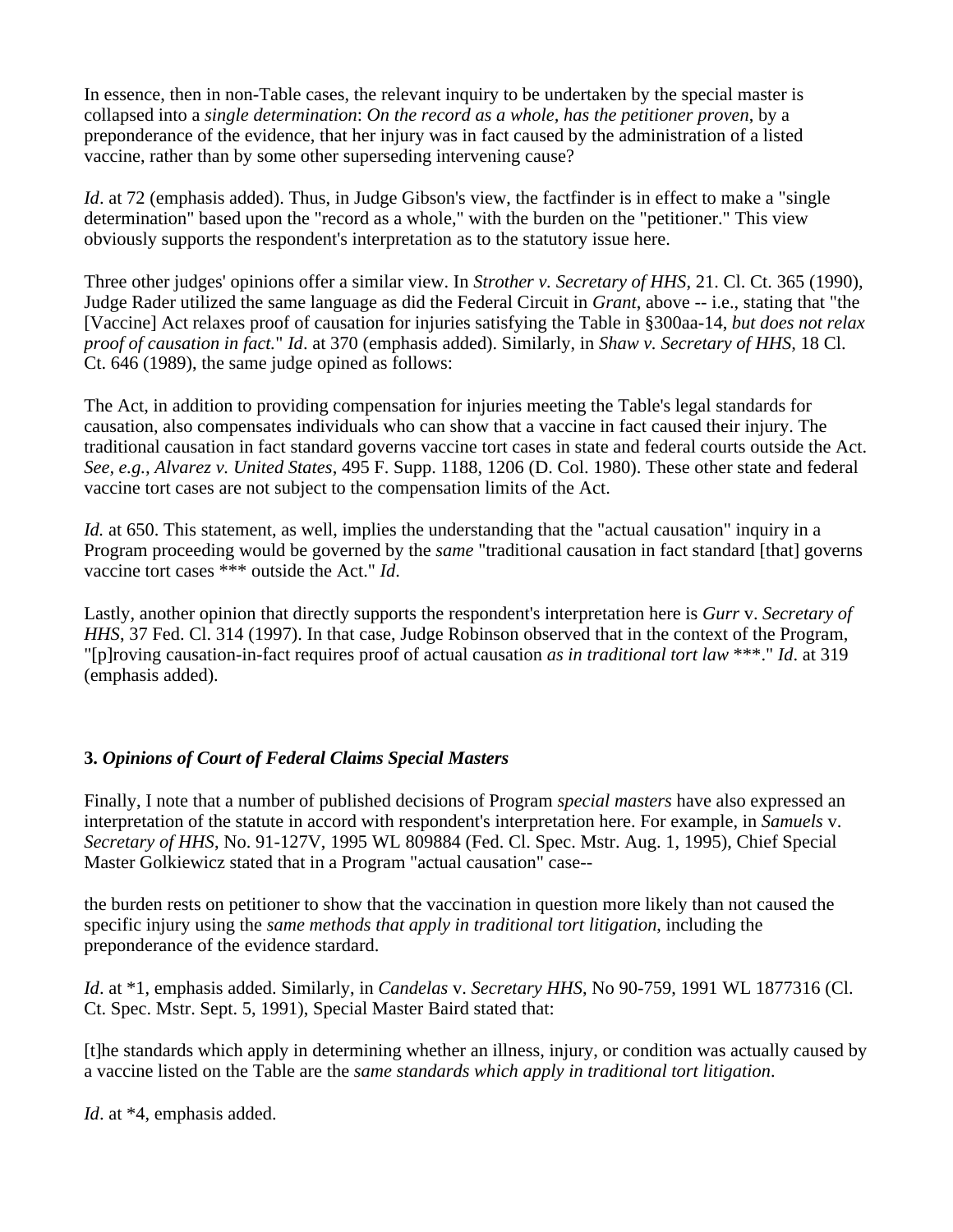In *Einspahr* v. *Secretary of HHS*, No 90-923V, 1992 WL 336396, at \*6 (Fed. Cl. Spec. Mstr. Oct. 28, 1992), Special Master Edwards stated succinctly that "[t]he same legal standards for actual causation which apply in traditional tort litigation apply in Program cases." Special Master Abell reached the same conclusion in *Guy* v. *Secretary of HHS,* No. 92-779V, 1995 WL 103348 (Fed. Cl. Spec. Mstr. Feb. 21, 1995), noting as follows:

The burden rests on the petitioner to show that the vaccination in question more likely than not caused the specific injury, under the *same standards which apply in traditional tort litigation*, in which the same "preponderance of the evidence" standard applies.

*Id*. at \*1, emphasis added. And Special Master French concurred in *Bobbitt* v. *Secretary of HHS*, No. 90- 1156V, 1992 WL 159524 (Fed. Cl. Spec. Mstr. June 10, 1992), stating:

[T]he standards which apply in determining whether an illness or condition was actually caused by a vaccine listed on the Table are the *same standards which apply in traditional tort litigation*.

# *Id*. at \*2, emphasis added.

Finally, I note also that in *Gherardi v. Secretary of HHS*, No. 90-1466V, 1997 WL 53449 (Fed. Cl. Spec. Mstr. Jan. 24, 1997), *aff'd* by unpublished order (Fed. Cl. Aug. 28, 1997), Chief Special Master Golkiewicz took note of the fact that the judge's opinion in this *Wagner* case seems to conflict with some of the earlier caselaw cited above. *Id*. at n. 16. The special master indicated that his own view was in line with the earlier precedent. *Id*.

In short, substantial case law under the Program supports the respondent's interpretation on the legal point at issue here, while I have found none (prior to the judge's opinion on review in this case) adopting petitioner's view.

# *E. Concern regarding "disproving" alternative causes*

Another closely related but analytically distinct concern was raised in the judge's opinion in this case. The court observed that under the sixth criterion of my six-part test, set forth above, I required that the petitioner demonstrate that she had never received one of a series of specified diagnoses. As noted above, the judge found this requirement to be improper under the statute because it allowed consideration of "idiopathic" non-vaccine factors. The court was troubled also, however, by the possibility that this criterion --

would require the petitioner to affirmatively prove that an infinite number of potential causes were not at work causing the injuries suffered. There is no foreseeable end to the burden that would be placed on the petitioners under such a statutory interpretation. The statutory language and the purpose of the Vaccine Act do not anticipate or support such a construction.

37 Fed. Cl. at 139. In light of this expressed concern, it appears that some additional explanation of this sixth criterion of my test would be appropriate.

First, it should be kept in mind that these criteria were developed chiefly for the purpose of qualifying petitioners for awards, in appropriate cases, *without the need for an expert opinion specific to each case*. That is, if a petitioner's history met all of the criteria, then in effect the expert opinions taken in the Omnibus Proceeding would serve as the expert medical opinion for that petitioner,  $(11)$  qualifying the petitioner for an award. Thus, it was anticipated that in most cases, the sixth criterion would be satisfied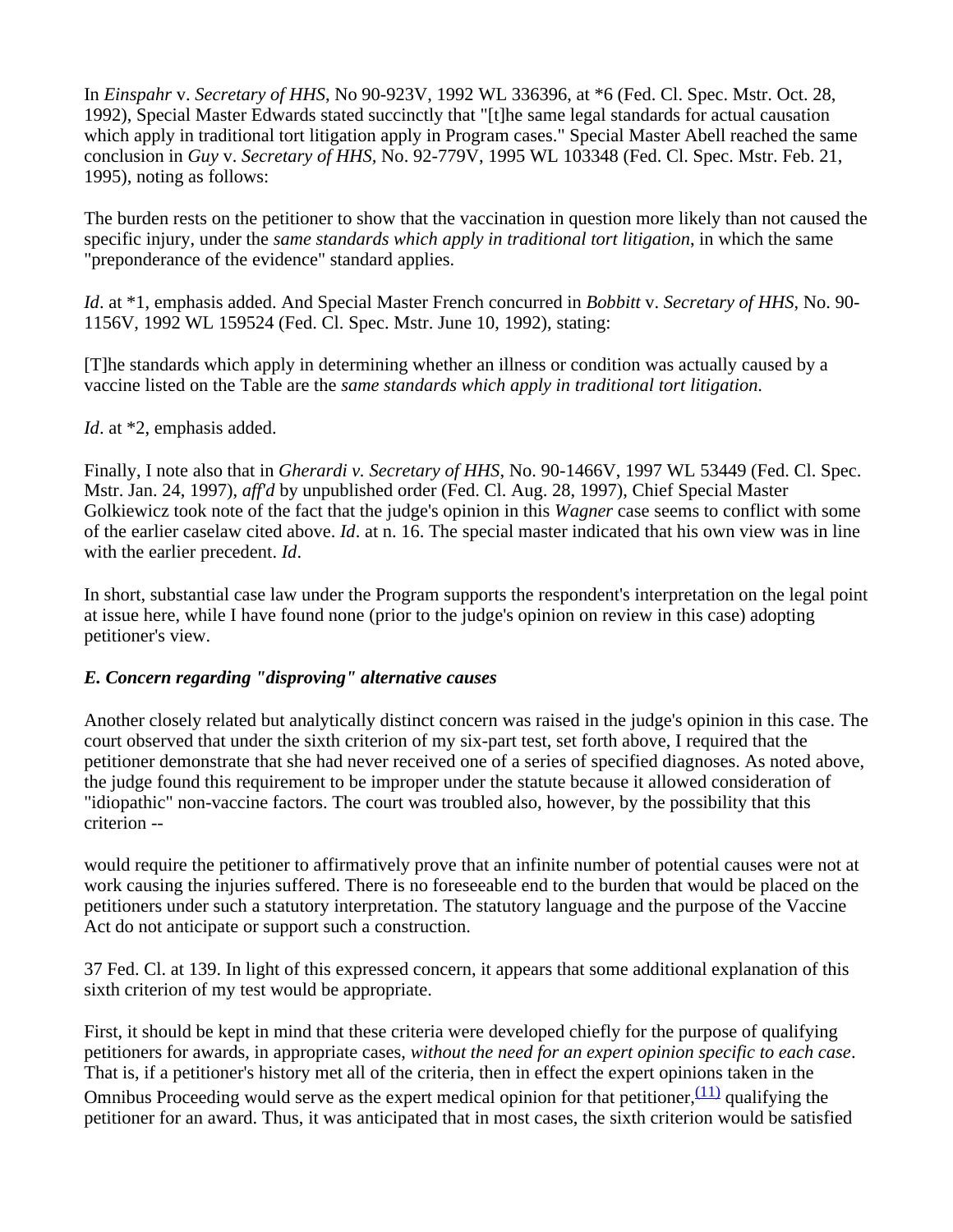simply by the petitioner's own sworn representation that she had never received a diagnosis of one of the listed conditions (assuming that such representation was not contradicted by the records of her medical care). In these cases -- and there have been a great many that actually received an award in this fashion (*see* n. 4 *supra*) -- there would not even be a need for an expert opinion, much less the need for the petitioner to "affirmatively prove that an infinite number of potential causes were not at work" (37 Fed. Cl. at 139).

Further, it should also be stressed that even in cases that do not meet the criteria, an award is not necessarily foreclosed. Instead, as in this case, the petitioner is given an opportunity to offer expert testimony supporting the view that, nevertheless, the petitioner's particular condition was vaccine-caused. Indeed, precisely because this entire area is on the "frontier" of medical science--where the data is limited, no medical consensus exists, and better evidence could emerge at any time--I have stressed to each such petitioner that I am willing to listen to new medical opinion and evidence in any case, to supplement or even contradict the evidence taken during the Omnibus Proceeding.

Finally, in cases where the petitioner does offer a case-specific expert opinion, such as this one, I do not see it as a an inappropriate burden to require a petitioner to demonstrate that the likelihood that her condition was vaccine-caused is greater than the likelihood that it was caused by any non-vaccine factor. In my view, that is simply inherent in the "more probable than not" test. In other words, as a matter of logic, to show that it is "more probable *than not*" that factor *A* caused condition *B* means, in my view, that one must show that the probability that factor *A* was the cause is greater than the likelihood that the cause was *any other factor*. That is, in the phrase "more probable than not," the words "than not" should be viewed as the equivalent of "than any other factors."

But that does *not* mean that a petitioner's expert must "affirmatively prove that an infinite number of potential causes were not at work" (37 Fed. Cl. at 139), listing every possible cause and then specifically discussing each one. As a practical matter, a petitioner's expert usually states simply that he or she is familiar with the other potential causes of arthropathy, and is of the opinion that none of those causes explain the condition of the petitioner in question. This statement ordinarily will carry the petitioner's burden, unless the respondent's expert then points to a *particular* non-vaccine cause, and supplies evidence pointing to such cause in that particular case.

In short, the sixth criterion of my six-part test was not intended to place upon petitioners, and in my view has not in practice placed upon petitioners, a burden stricter than intended under the statute.

# *F. Conclusion*

In sum, the legal question here, concerning which of the two differing interpretations of the "actual causation" method of proof is correct, is not a simple one. Reasonable minds can certainly differ on this issue. As demonstrated above, the respondent's interpretation seems to have been the one assumed by most (if not all) of the special masters and judges who have interpreted the provision, at least until the review motion in this case. But, on the other hand, the judge's opinion on review in this case demonstrates that a reasonable case for a contrary interpretation can be made. Based upon all of the considerations discussed above, my own opinion is that while the petitioner's interpretation has some appeal, the respondent's interpretation is the superior one. My chief reason is simply that the petitioner's approach would change the "actual causation" inquiry too radically from an "actual causation" inquiry in a tort case, without any indication in the legislative history that Congress intended that such a different test be applied. While it is *possible* that Congress intended such an alteration of the "actual causation" inquiry, on balance I do not think it *likely* that Congress so intended. Consequently, I would uphold respondent's interpretation.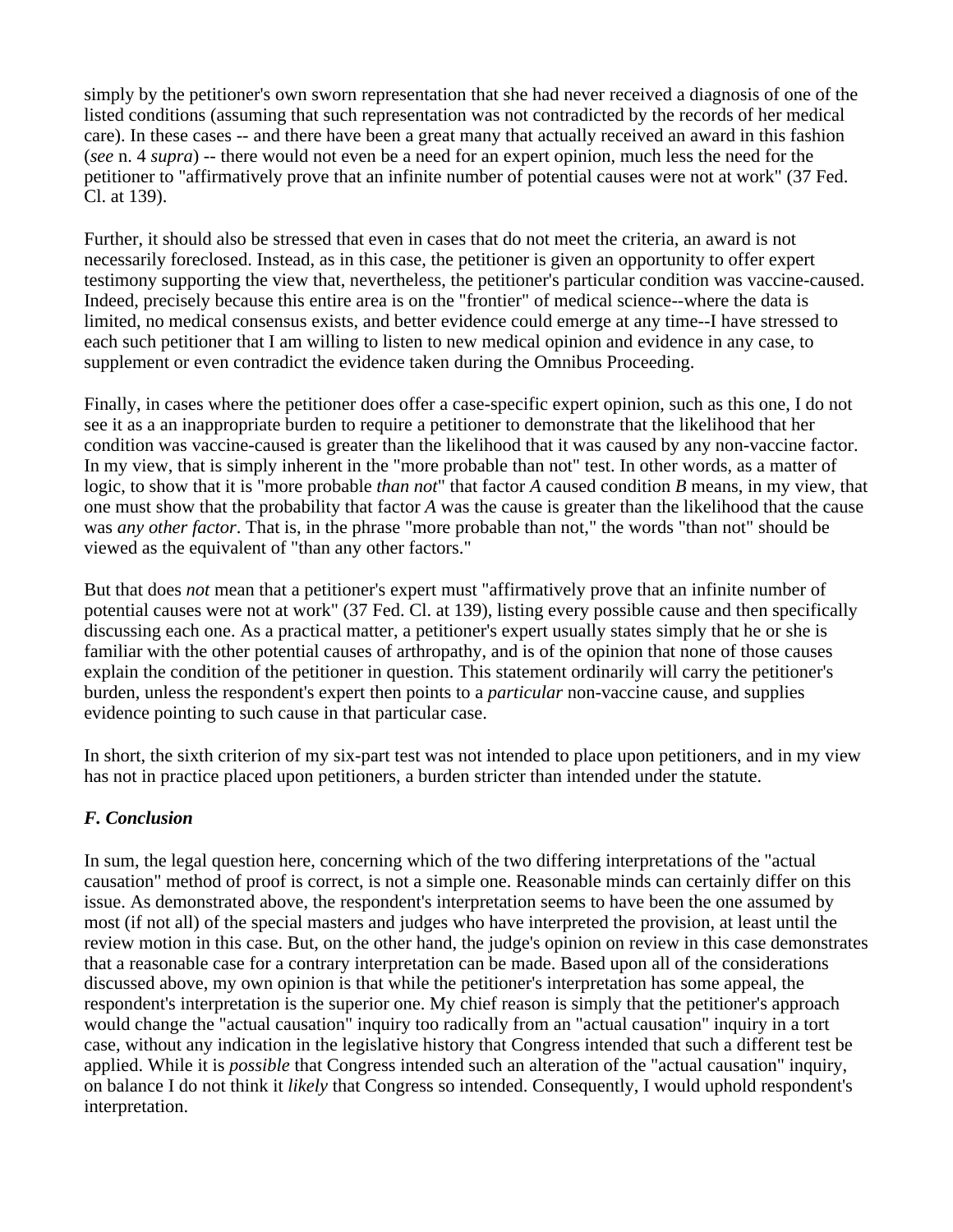### **VII**

## **FURTHER PROCEDURE**

In light of my conclusion stated in part V of this Ruling, above, the parties shall continue to work on the "damages" issue in this case, as directed in my order filed on May 19, 1997.

George L. Hastings, Jr.

\_\_\_\_\_\_\_\_\_\_\_\_\_\_\_\_\_\_\_\_\_\_\_\_\_\_\_\_\_\_

Special Master

1. The applicable statutory provisions defining the Program are found at 42 U.S.C. § 300aa-10 *et seq*. (1994 ed.). Hereinafter, for ease of citation, all "§" references will be to 42 U.S.C. (1994 ed.).

2. In 1995 and again in 1997, the Secretary of Health and Human Services promulgated administrative changes to the Table, adding "chronic arthritis" as a "Table Injury" for the rubella vaccine. These changes, however, apply only to Program cases filed on or after March 10, 1995. See 60 Fed. Reg. 7678 (1995); 62 Fed. Reg. 7685 (1997). Moreover, I note that even had these changes to the Table been in effect, the fact that petitioner has Sjogren's Syndrome might nevertheless still disqualify her from a Program award under the new regulatory language, which explicitly lists Sjogren's Syndrome as a disqualifying factor.

3. My prior decision in this case did not address the issue of whether petitioner has demonstrated that she incurred more than \$1000 in unreimbursable expenses due to her joint symptoms. (See  $\S 300$ aa-11(c)(1) (D)(i).) However, petitioner filed evidence concerning that issue in the form of Ex. 7, filed on March 16, 1993, and Ex. 8, para. 4, filed on August 16, 1993. At a status conference held on January 19, 1994, and again in my order filed on January 24, 1994, respondent was instructed to make a written filing by February 23, 1994, if she contended that the documentation contained at Ex. 7 failed to satisfy the "\$1000 requirement." Respondent made no such filing. Accordingly, at that time, based upon my own review of Exs. 7 and 8, I concluded that petitioner had made the requisite showing concerning the "\$1000 requirement" of  $\S$  300aa-11(c)(1)(D)(i).

4. In his opinion on review in this case, the judge indicated a potential concern about the propriety of my practice of applying the evidence gathered in the Omnibus Proceeding to cases that were not directly involved in that proceeding. *See* 37 Fed. Cl. at 138 n 4. Of course, this is a general concern that was considered fully within the Office of Special Masters even before the Omnibus Proceeding was initiated. The decision to pursue the Omnibus Proceeding resulted from the fact that a large number of Program cases appeared to involve resolution of a single medical/scientific issue, an issue that would require examination of a very large body of evidence. It seemed clear that it would be efficient as to both time and cost to conduct an initial comprehensive investigation into that issue, then apply the knowledge gained from that inquiry to the individual cases. But a concern was that, for obvious logistical reasons, it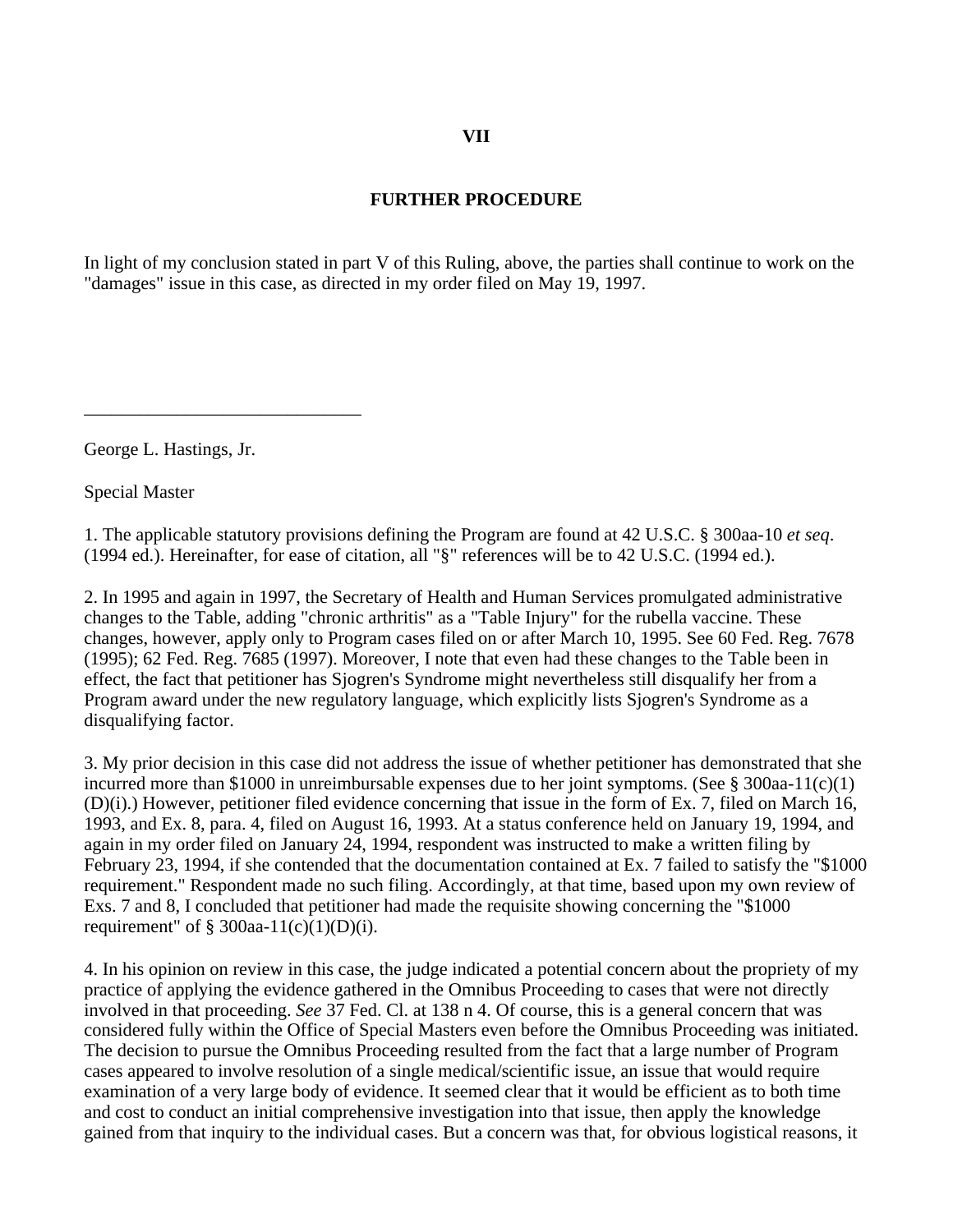would be impossible for every petitioner's counsel in every then-pending Program case that could potentially be affected by the Omnibus Proceeding (then already about 60 cases) to participate in the evidentiary hearing portion of that Proceeding. Thus, petitioners whose counsel did not participate in the evidentiary hearing portion of the Omnibus Proceeding (including, of course, petitioners such as the petitioner here, whose cases were not yet filed or assigned to a special master until after the Omnibus Proceeding) could potentially be affected by the evidence gained in that proceeding. Accordingly, the Chief Special Master and I considered whether it would be fair and appropriate for this evidence to affect the cases of petitioners who did not participate in the Omnibus Proceeding evidentiary hearings. After due consideration, we considered that it would be appropriate.

The chief reason is the very nature of the factfinding system set up under the Program. Congress assigned this factfinding task to a very small group of special masters, who would hear, without juries, a large number of cases involving a small number of vaccines. Congress gave these masters extremely broad discretion in deciding how to accept evidence and decide cases. (*See*, *e.g.*, § 300aa-12(d)(2).) Congress charged these masters to resolve such cases speedily and economically, with the minimum procedure necessary, and to avoid if possible the need for an evidentiary hearing in every case. *Id*; *see also* H.R. Rept. No. 99-660, at 16-17 (*reprinted in* 1986 U.S.C.C.A.N. 6344, 6357-58). Congress even specified that a master should be "vigorous and diligent in *investigating*" Program factual issues (H.R. Rept. 99- 660, *supra* at 17 (emphasis added)), in an "inquisitorial" fashion (H.R. Rept. No. 101-247, at 513 (*reprinted in* 1989 U.S.C.C.A.N. 1906, 2239)), indicating that a master can and should actively seek out, on his own, evidence beyond that presented by the parties to a particular case. Given this factfinding system, it would appear quite likely that Congress intended that the special masters would gain expertise in factual issues, including "actual causation" issues, that would repeatedly arise in Program cases. It would appear that Congress *intended* that knowledge and information gained by the masters in the course of Program cases would be applied by the masters to other Program cases, when appropriate. A number of published opinions have recognized that this Congressional intent is implicit in the factfinding system devised by Congress. *See*, *e.g., Ultimo v. Secretary of HHS*, 28 Fed. Cl. 148, 152-53 (1993); *Loe v. Secretary of HHS*, 22 Cl. Ct. 430, 434 (1991). *See also Munn v. Secretary of HHS*, 970 F.2d 863, 873 (Fed. Cir. 1992) (appropriate for special master to rely upon written expert report introduced into evidence, even though petitioner had no opportunity to cross-examine the expert).

The idea of utilizing an "omnibus proceeding" to gather information applicable to a significant number of Program cases, therefore, would seem to fit clearly within this Congressional intent. This procedure not only allows a master to bring special expertise to particular cases, but also helps the Program to accomplish the Congressional goals of speedy and economical resolution of cases. This general procedure, therefore, has been utilized not only in the "rubella arthropathy" cases before me, but also for two other large groups of cases, *i.e.*, the "poliomyelitis" cases before Chief Special Master Golkiewicz (*see*, *e.g., Gherardi v. Secretary of HHS*, No. 90-1466V, 1997 W.L. 53449 (Fed. Cl. Spec. Mstr. Jan. 24, 1997)) and the "tuberous sclerosis" cases before Special Master Millman (*see*, *e.g., Costa v. Secretary of HHS*, 26 Cl. Ct. 866, 868 (1992)).

Of course, the masters managing these groups of cases have also taken care to ensure that the rights of individual petitioners to fair resolution of their cases is not lost in the efficiency of an "omnibus proceeding." For example, the procedure for taking evidence in my own Omnibus Proceeding with respect to the rubella arthropathy cases was devised in large part by *petitioners'* counsel--*i.e.*, two law firms that each represented many of the then-pending rubella arthropathy petitioners. (In fact, one of those two firms represents the petitioner in this case.) These law firms identified medical literature for my review, and selected half of the medical experts who testified during the Omnibus Proceeding evidentiary hearings. Moreover, before, during, and since the Omnibus Proceeding, I have stressed to petitioners' counsel in these rubella arthropathy cases that every individual petitioner has the right to offer additional relevant evidence and to challenge the validity of the evidence received during the Omnibus Proceeding.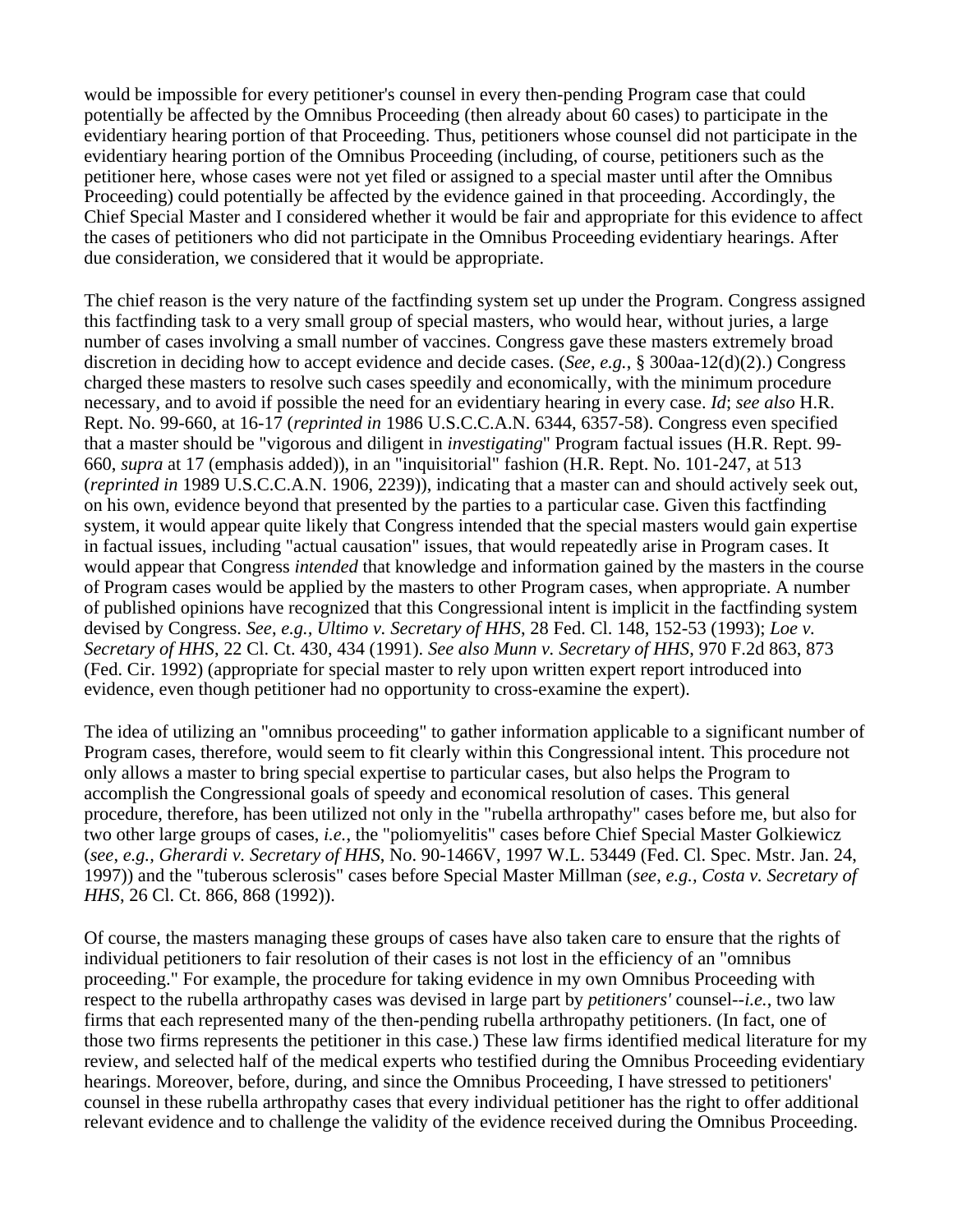The primary evidentiary materials utilized in the Omnibus Proceeding have always been available to every petitioner, and an opportunity for an additional evidentiary hearing has been afforded to every petitioner so requesting. (In this regard, I note that the "Notice" issued in this and other pending rubella arthropathy cases on February 7, 1997, was merely intended as a reminder to petitioners concerning information expressed repeatedly to petitioners on prior occasions, in status conferences and individual written orders in individual cases.)

Given the above-described Program factfinding system devised by Congress, accompanied by all the procedural safeguards described above, I have been satisfied that it is appropriate for me to utilize the evidence gained in the Omnibus Proceeding with respect to individual petitioners' cases. And I also note that, in general, the rubella arthropathy Omnibus Proceeding has been of great benefit to individual petitioners. Prior to this Ruling, in 61 such cases I have given written or informal oral rulings concerning the issue of whether a petitioner's chronic arthropathic symptoms were vaccine-caused. In 51 of those 61, I have found that the petitioner did in fact make the required "causation" showing. (*See*, *e.g., Long v. Secretary of HHS*, No. 94-310V, 1995 WL 470286 (Fed. Cl. Spec. Mstr. July 24, 1995).) In almost all of those cases, the petitioners gained awards based *exclusively* upon the medical evidence obtained in the Omnibus Proceeding, without the need to supply further evidence relating to the "causation" issue. Further, approximately 25 additional petitions remain pending before me at this time involving "rubella arthropathy" causation issues, with more such cases constantly being filed, so that many more petitioners may benefit from the Omnibus Proceeding.

In short, in my view the Omnibus Proceeding procedure has proved quite successful in fostering the Program goals of achieving accurate, inexpensive, and prompt resolution of Program claims, while still providing fair and appropriate consideration of each individual claim.

5. *See* discussion of this point at footnote 7 of my original Decision in this case.

6. As discussed at pp. 9-10 and n. 9 of my initial Decision in this case, it is *possible* that a "serum sickness" reaction to her Allopurinol treatment could explain petitioner's symptoms for a *few months* after December of 1987, but such a "serum sickness" could not explain her *chronic* arthritis.

7. *See*, *e.g.*, the letter of Dr. Borenstein filed with respondent's motion on March 7, 1997, in which he states that "the specific mechanism that initiates the autoimmune disorder is not known."

8. As noted above, administrative changes have been made recently to the "Vaccine Injury Table." (See citations at fn. 2, above.) These changes involve adding to the Table new vaccines for which *no* specific Table Injuries are listed, so that *all* cases with respect to such vaccines will involve allegations of "actual causation." Further, the Table Injury categories for the vaccines generating the most Program cases--*i.e.*, "DPT" and "MMR" vaccines--have been materially changed, eliminating "seizure disorder" entirely as a Table Injury and radically narrowing the scope of the "encephalopathy" category. Accordingly, many cases that would formerly have fit within these Table Injury categories, cases involving seizures or other serious neurologic symptoms manifested *very* soon after such vaccinations, may in the near future raise difficult questions of "actual causation."

9. As will be discussed *infra* (pp. 16-18), this theory has also been implicitly endorsed or explicitly adopted in a number of published decisions of judges and special masters, and *seems* to have been the working theory under which most or all the special masters and judges have addressed "actual causation" cases during the initial eight years of the existence of the Program.

10. This very case offers a good example. Here, the onset of petitioner's arthritis took place during a time period making it *plausible* that the arthritis was vaccine-caused. Therefore, petitioner's case passes the